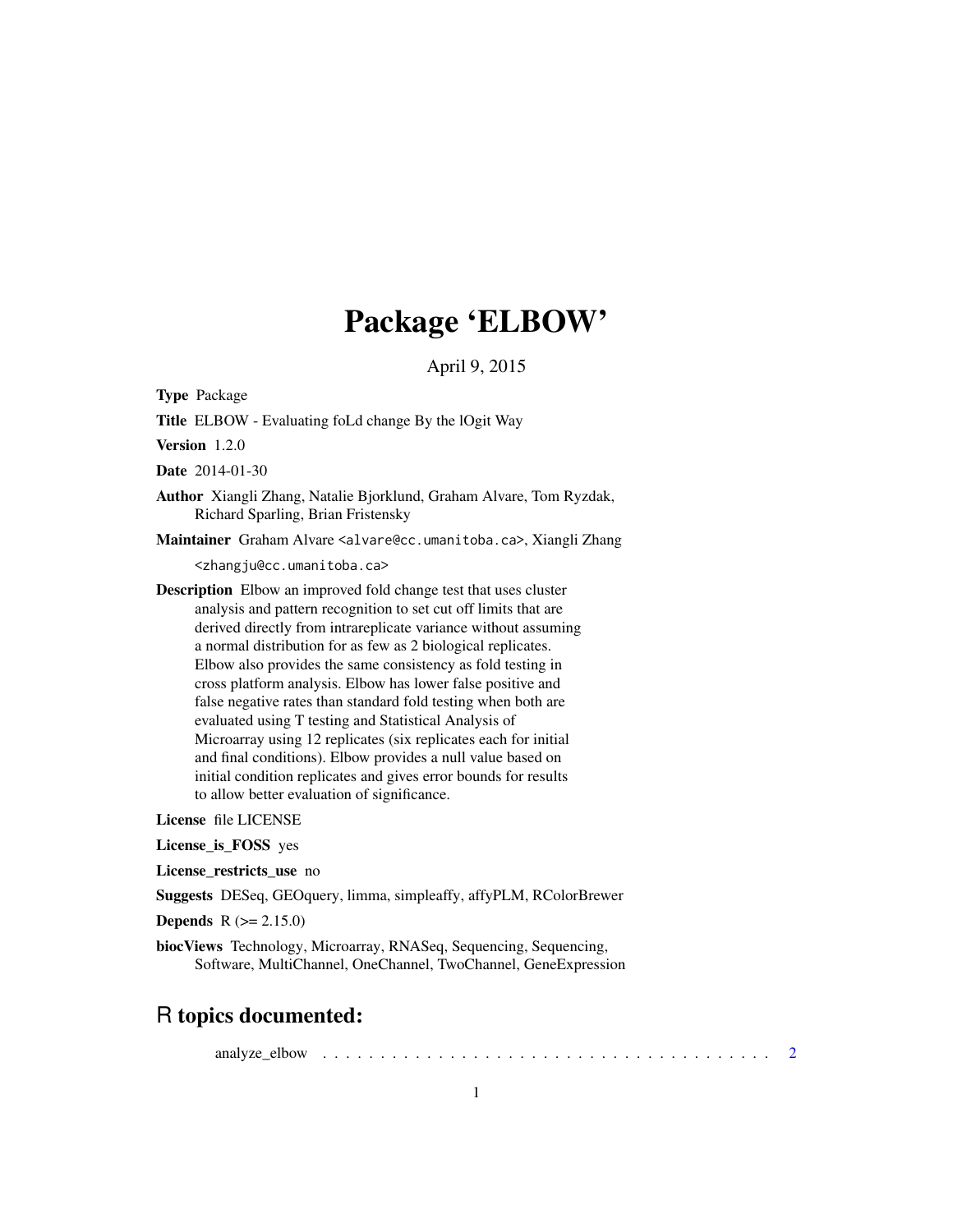## <span id="page-1-0"></span>2 analyze\_elbow

|     | 5  |
|-----|----|
|     | -6 |
| - 8 |    |
|     |    |
|     |    |
|     |    |
|     |    |
|     |    |
|     |    |
|     |    |
|     |    |
|     |    |
|     |    |
|     |    |
|     |    |
|     |    |

#### **Index** [29](#page-28-0)

<span id="page-1-1"></span>analyze\_elbow *extracts all elbow statistics and plots and elbow curve.*

## Description

Analyzes:

- the Elbow cut-offs
- the Elbow curve variance
- the upper and lower error Elbow curves
- $\log \chi^2$  p-value for the Elbow curve model

## Usage

```
analyze_elbow(probes, initial_conditions,
 final_conditions, gtitle = '')
```
## Arguments

| probes             | the data set of probes (as a data.frame).                                                                                        |
|--------------------|----------------------------------------------------------------------------------------------------------------------------------|
| initial_conditions |                                                                                                                                  |
|                    | a 2D data fram containing all of the replicate gene expression values correspond-<br>ing to the experiment's initial conditions. |
| final_conditions   |                                                                                                                                  |
|                    | a 2D data fram containing all of the replicate gene expression values correspond-<br>ing to the experiment's final conditions.   |
| gtitle             | the title to display for the graph.                                                                                              |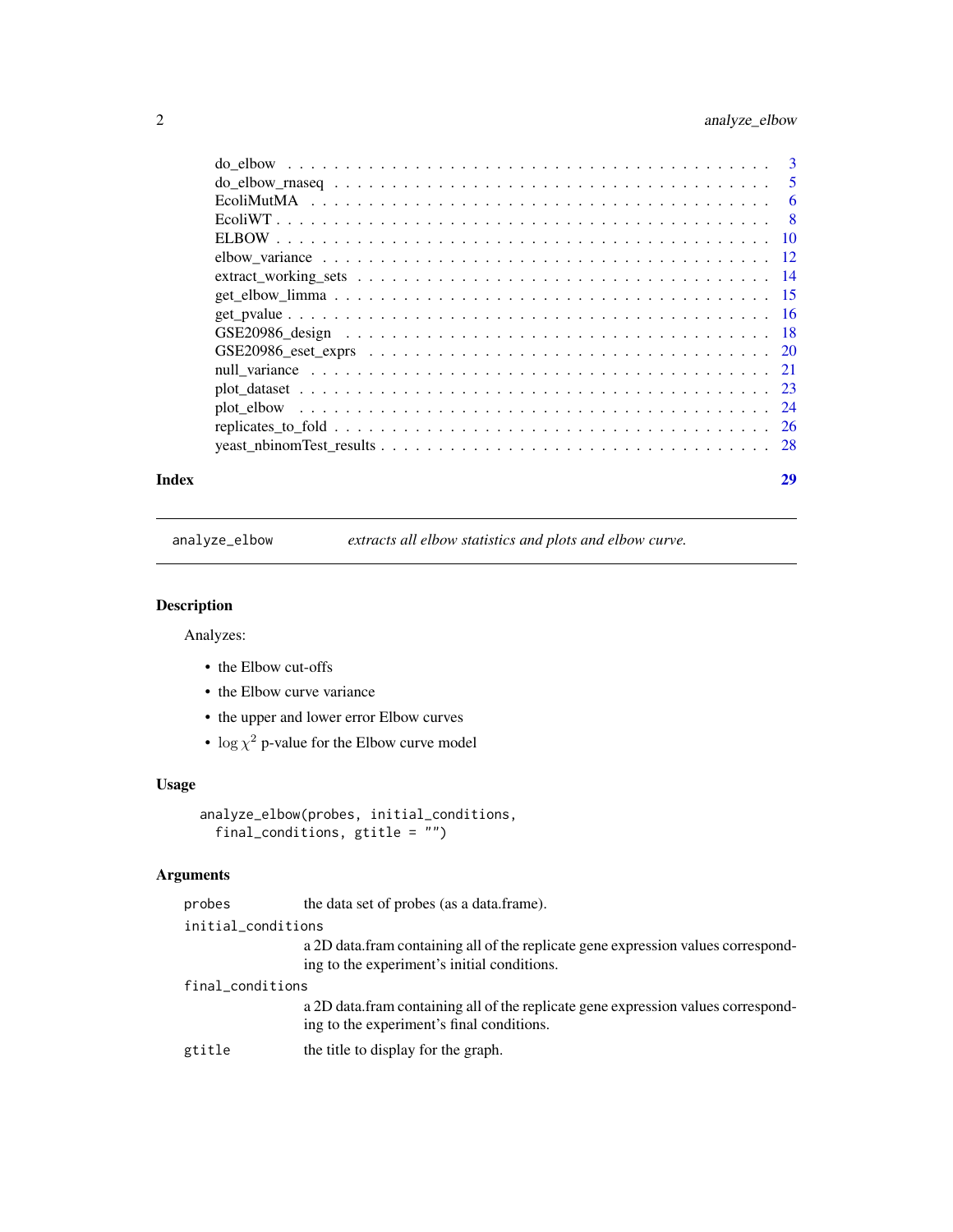<span id="page-2-0"></span>do\_elbow 3

## Details

Then plots the data to a curve - AND - prints the statistics to both the terminal and the plot canvas.

#### Value

a list of all significant probes

## Examples

```
# read in the EcoliMutMA sample data from the package
data(EcoliMutMA, package="ELBOW")
csv_data <- EcoliMutMA
# - OR - Read in a CSV file (uncomment - remove the #s
# - from the line below and replace filename with
# the CSV files filename)
# csv_data <- read.csv(filename)
# set the number of initial and final condition replicates both to three
init_count <- 3
final_count <- 3
# Parse the probes, intial conditions and final conditions
# out of the CSV file. Please see: extract_working_sets
# for more information.
#
# init_count should be the number of columns associated with
# the initial conditions of the experiment.
# final_count should be the number of columns associated with
# the final conditions of the experiment.
working_sets <- extract_working_sets(csv_data, init_count, final_count)
probes <- working_sets[[1]]
initial_conditions <- working_sets[[2]]
final_conditions <- working_sets[[3]]
# Uncomment to output the plot to a PNG file (optional)
# png(file="output_plot.png")
# Analyze the elbow curve.
sig <- analyze_elbow(probes, initial_conditions, final_conditions)
# write the significant probes to signprobes.csv
write.table(sig,file="signprobes.csv",sep=",",row.names=FALSE)
```
<span id="page-2-1"></span>do\_elbow *calculates the upper and lower elbow cut-off fold-values*

#### Description

calculates the upper and lower elbow cut-off fold-values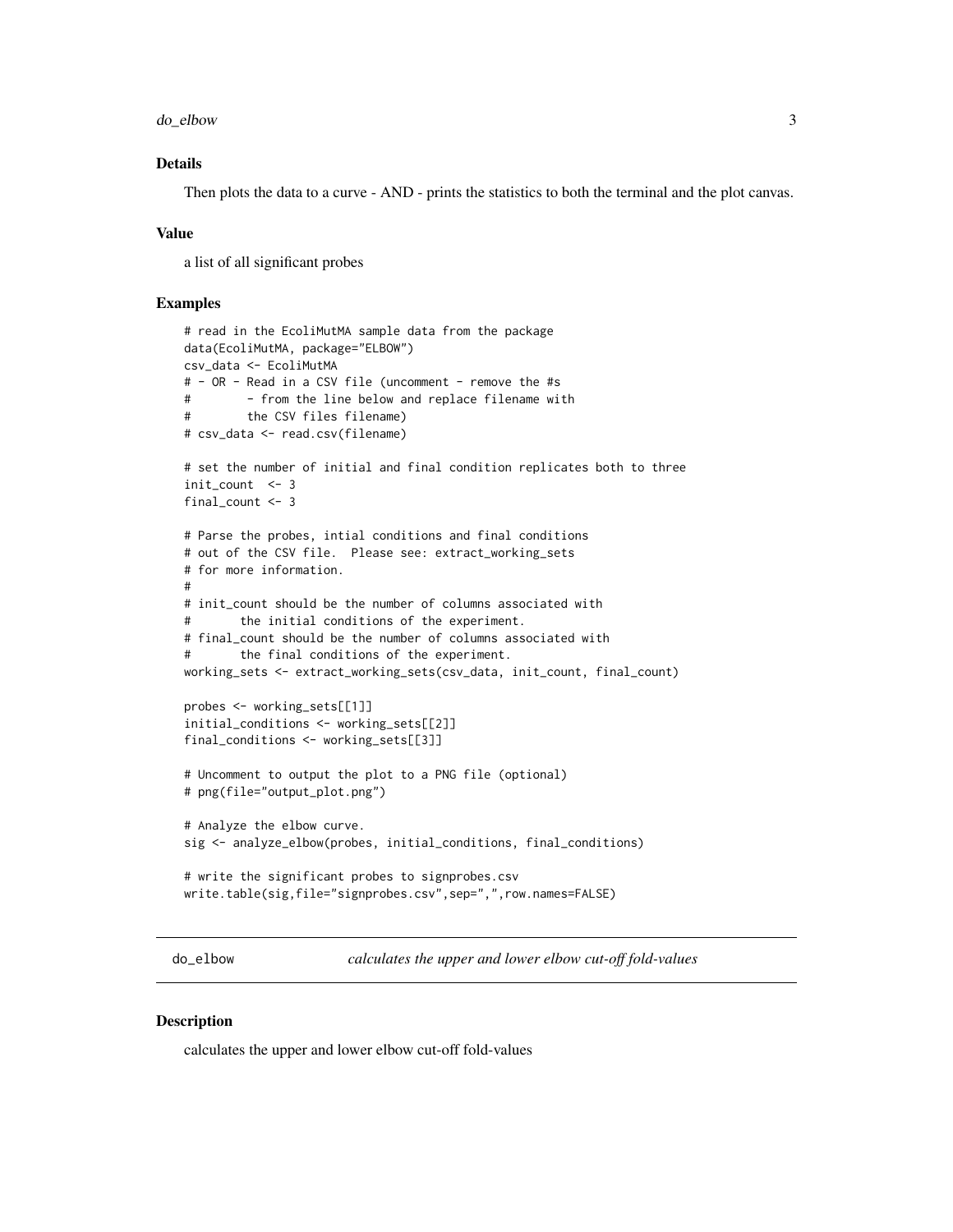#### Usage

do\_elbow(fold\_values)

#### Arguments

fold\_values a data.frame containing all of the fold values to calculate the elbow for.

#### Value

a list containing the following:

- up\_limit the upper (most positive) limit of the elbow curve
- low\_limit the lower (most negative) limit of the elbow curve

```
# read in the EcoliMutMA sample data from the package
data(EcoliMutMA, package="ELBOW")
csv_data <- EcoliMutMA
# - OR - Read in a CSV file (uncomment - remove the #s
# - from the line below and replace filename with
# the CSV files filename)
# csv_data <- read.csv(filename)
# set the number of initial and final condition replicates both to three
init count <- 3final_count <- 3
# Parse the probes, intial conditions and final conditions
# out of the CSV file. Please see: extract_working_sets
# for more information.
#
# init count should be the number of columns associated with
# the initial conditions of the experiment.
# final_count should be the number of columns associated with
# the final conditions of the experiment.
working_sets <- extract_working_sets(csv_data, init_count, final_count)
probes <- working_sets[[1]]
initial_conditions <- working_sets[[2]]
final_conditions <- working_sets[[3]]
# Uncomment to output the plot to a PNG file (optional)
# png(file="output_plot.png")
my_data <- replicates_to_fold(probes, initial_conditions, final_conditions)
# compute the elbow for the dataset
limits <- do_elbow(data.frame(my_data$fold))
```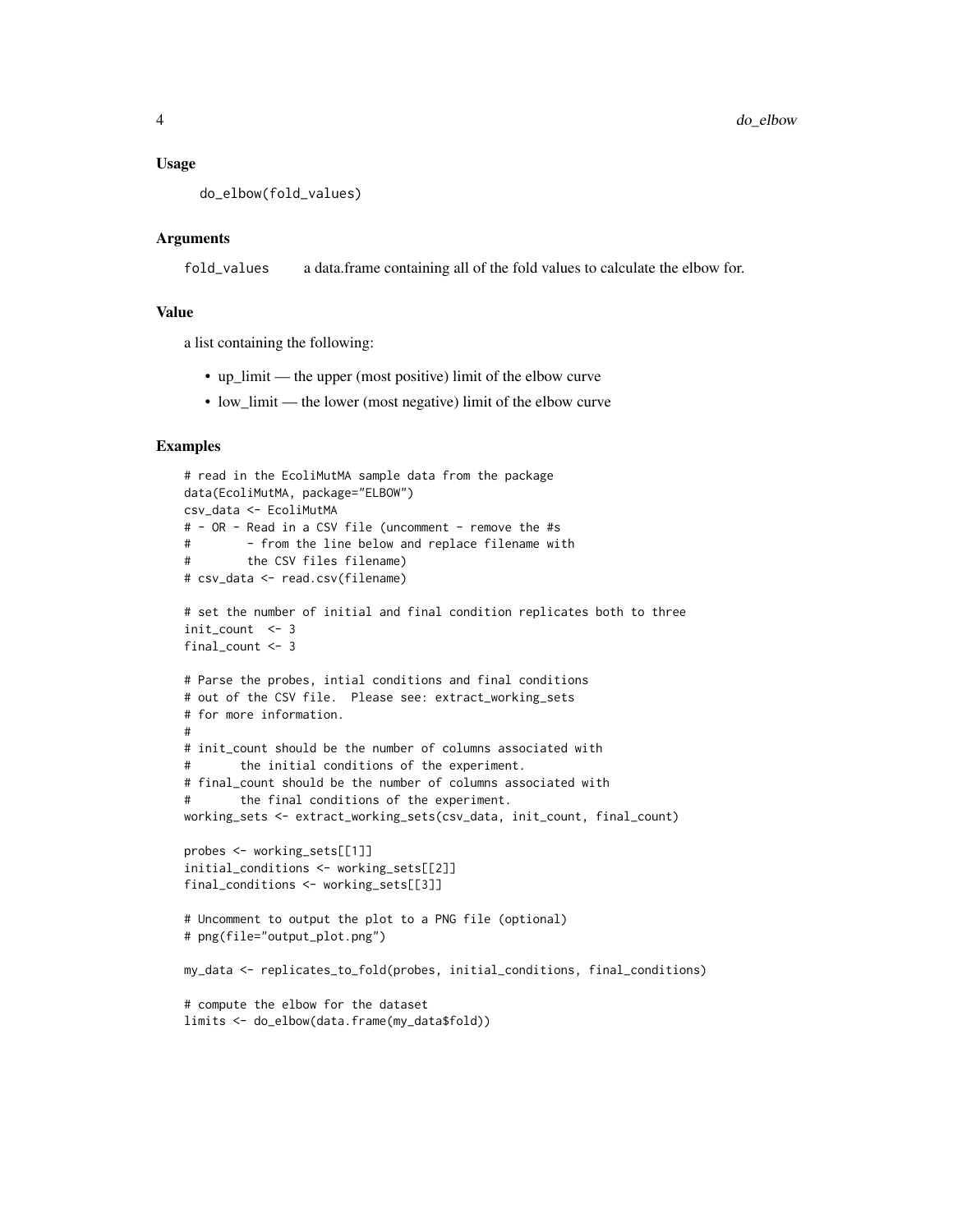<span id="page-4-0"></span>do\_elbow\_rnaseq *Calculates fold values from an MArrayLM object.*

#### Description

Performs the ELBOW fold change test on an CountDataSet from DESeq object. This is a wrapper class to help integrate the ELBOW method into Bioconductor. followed tutorial from: http://cgrlucb.wikispaces.com/Spring+

#### Usage

```
do_elbow_rnaseq(rnaSeq)
```
#### Arguments

rnaSeq is the CountDataSet object to analyze.

## Value

a matrix specified as follows

- columns (1) "up\_limit", the upper ELBOW fold-change cut-off value; (2) "low\_limit", the lower ELBOW fold-change cut-off value
- rows one row per sample, specified by the parameter "columns."

#### Examples

```
# install the DESeq libraries
#source("http://www.bioconductor.org/biocLite.R")
#biocLite("DESeq")
```
## download the table library("DESeq")

```
# the following bam file dataset was obtained from:
# http://cgrlucb.wikispaces.com/file/view/yeast_sample_data.txt
# it has been downloaded into this package for speed convenience.
filename <- system.file("extdata", "yeast_sample_data.txt", package = "ELBOW")
count_table <- read.table(filename, header=TRUE, sep="\t", row.names=1)
expt_design <- data.frame(row.names = colnames(count_table), condition = c("WE","WE","M","M","M"))
conditions = expt_design$condition
data <- newCountDataSet(count_table, conditions)
data <- estimateSizeFactors(data)
data <- as(data, "CountDataSet")
## data <- estimateVarianceFunctions(data)
data <- estimateDispersions(data)
# this next step is essential, but it takes a long time...
# so, just like a good cooking show we will skip this step
```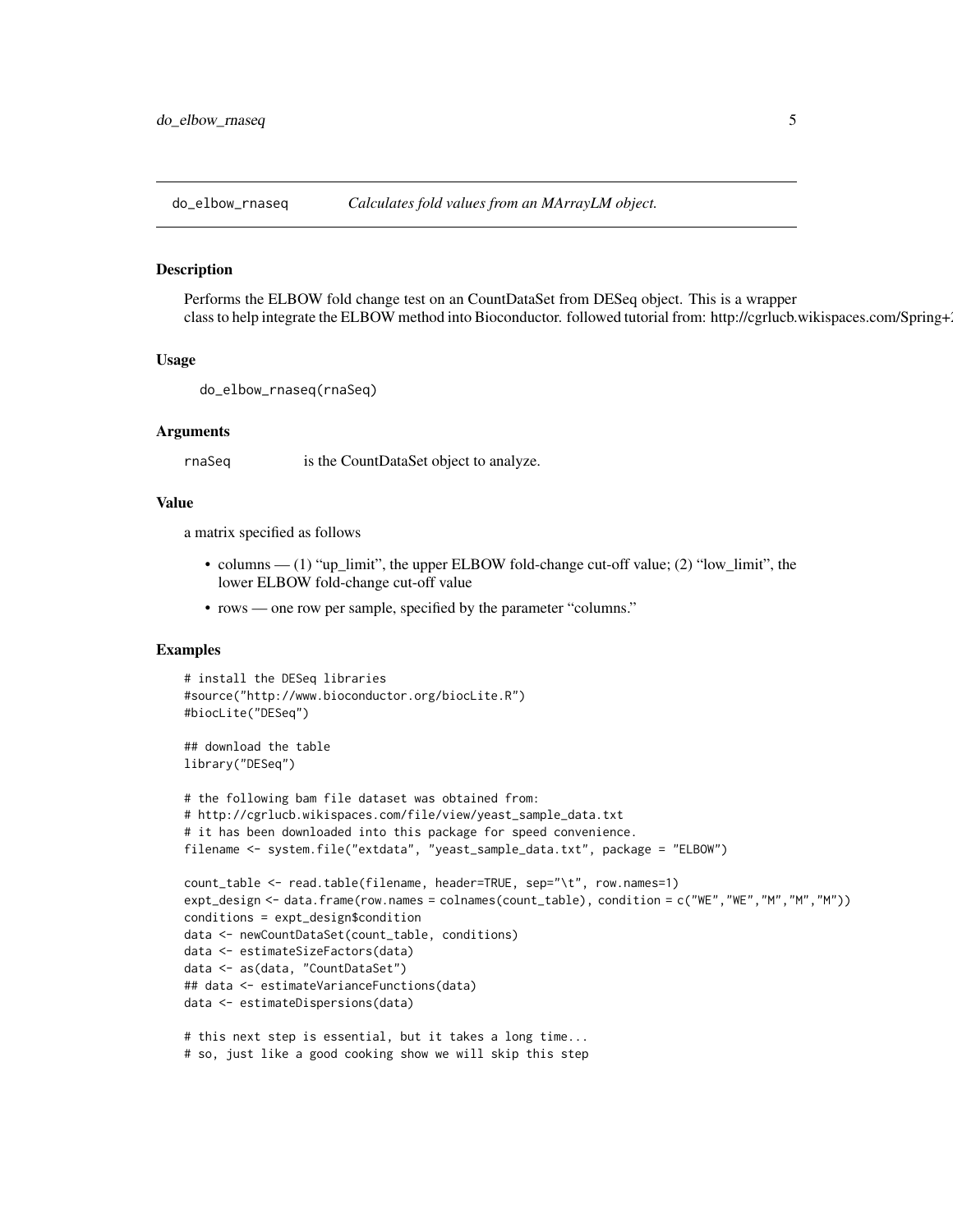```
# and load a finished version.
#results <- nbinomTest(data, "M", "WE")
# The below two code lines load a copy of the above dataset
# which has already been processed by:
# results <- nbinomTest(data, "M", "WE")
# For your own real data, you must use:
     results <- nbinomTest(data, "M", "WE")
# Instead of the two lines below:
data(yeast_nbinomTest_results, package="ELBOW")
results <- yeast_nbinomTest_results
# obtain the elbow limit for the dataset
# the final step in the analysis pipeline
do_elbow_rnaseq(results)
```
EcoliMutMA *Escherichia coli str. K-12 substr. MG1655 - EcoliMutMA (GSM576640-45 mutant – G3.2 mutant of E.coli EcNR1, no isobutanol)*

#### Description

Evolution combined with genomic study elucidates genetic bases of isobutanol tolerance in Escherichia coli

Platform organism: Escherichia coli str. K-12 substr. MG1655 Sample organism: Escherichia coli Experiment type: Expression profiling by array Summary

*BACKGROUND:* Isobutanol is a promising next generation biofuel with demonstrated high yield microbial production, but the toxicity of this molecule reduces fermentation volumetric productivity and final titers. Organic solvent tolerance is a complex, multigenic phenotype that has been recalcitrant to rational engineering approaches. We apply experimental evolution followed by genome resequencing and a gene expression study to elucidate genetic bases on adaptation to exogenous isobutanol stress.

*RESULTS:* The adaptations acquired in our evolved lineages exhibit antagonistic pleiotropy between minimal and rich medium, and appear to be specific to the effects of longer chain alcohols. By examining genotypic adaptation in multiple independent lineages, we find evidence of parallel evolution in hfq, mdh, acrAB, gatYZABCD, and rph genes. Many isobutanol tolerant lineages show reduced rpoS activity, perhaps related to mutations in hfq or acrAB. Consistent with the complex, multigenic nature of solvent tolerance, we observe adaptations in a diversity of cellular processes. Many adaptations appear to involve epistasis between different mutations, implying a rugged fitness landscape for isobutanol tolerance. We observe a trend of evolution targeting post-transcriptional

<span id="page-5-0"></span>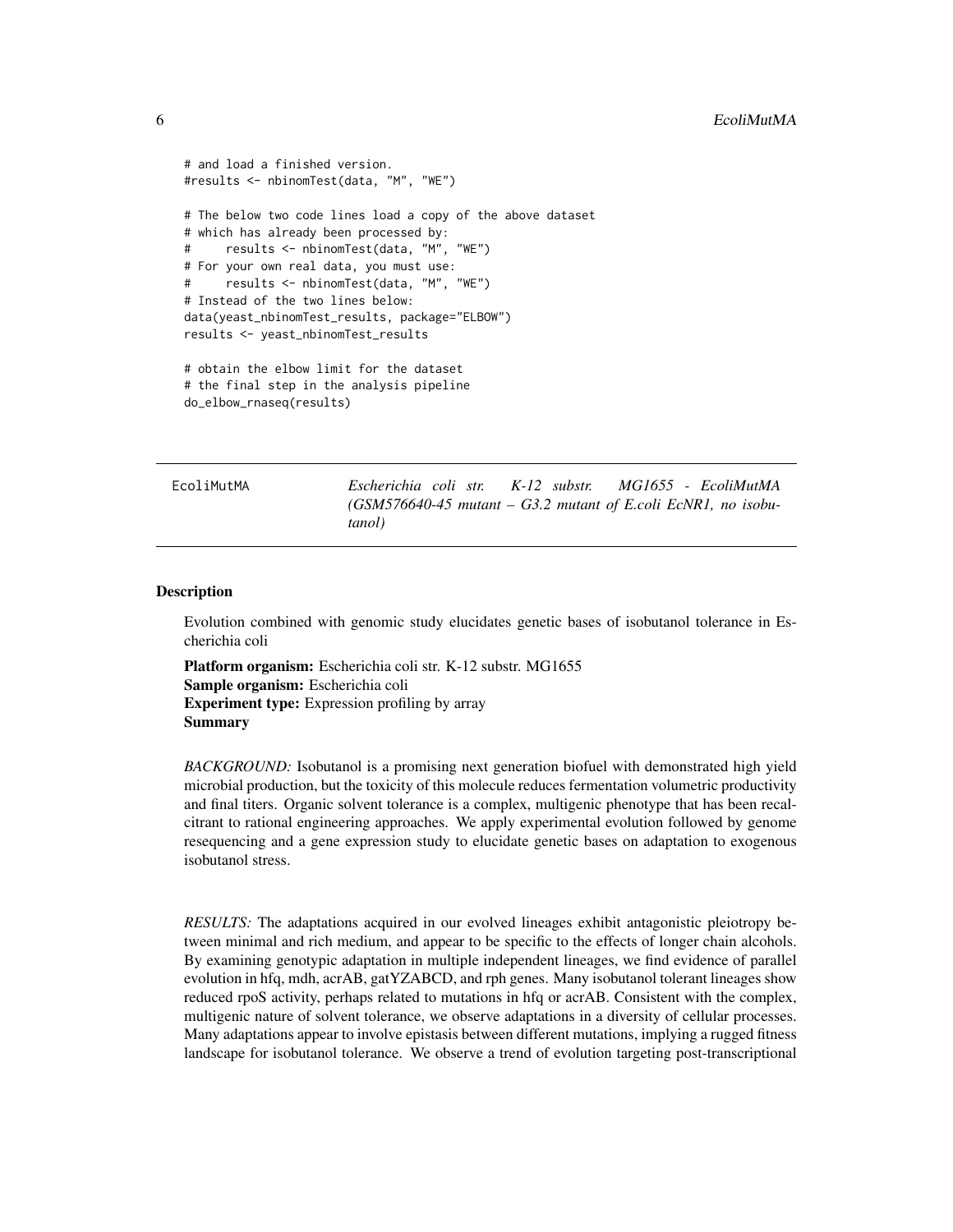regulation and high centrality nodes of biochemical networks. Collectively, the genotypic adaptations we observe suggest mechanisms of adaptation to isobutanol stress based on remodelling the cell envelope and surprisingly, stress response attenuation.

*CONCLUSIONS:* We have discovered a set of genotypic adaptations that confer increased tolerance to exogenous isobutanol stress. Our results are immediately useful to efforts to engineer more isobutanol tolerant host strains of E. coli for isobutanol production. We suggest that rpoS and posttranscriptional regulators, such as hfq, RNA helicases, and sRNAs may be interesting mutagenesis targets for futurue global phenotype engineering.

#### Overall design

Two strains (WT strain and G3.2 mutant strain), each with two culture conditions (with and without isobutanol in medium). Three biological replicates for each strain/culture condition. Twelve samples in total.

- GSM576634 WT E.coli EcNR1, no isobutanol
- GSM576635 WT E.coli EcNR1, no isobutanol
- GSM576636 WT E.coli EcNR1, no isobutanol
- GSM576637 WT E.coli EcNR1, 0.5 % isobutanol
- GSM576638 WT E.coli EcNR1, 0.5 % isobutanol
- GSM576639 WT E.coli EcNR1, 0.5 % isobutanol
- GSM576640 G3.2 mutant of E.coli EcNR1, no isobutanol EcoliMutMA
- GSM576641 G3.2 mutant of E.coli EcNR1, no isobutanol
- GSM576642 G3.2 mutant of E.coli EcNR1, no isobutanol
- GSM576643 G3.2 mutant of E.coli EcNR1, 0.5 % isobutanol
- GSM576644 G3.2 mutant of E.coli EcNR1, 0.5 % isobutanol
- GSM576645 G3.2 mutant of E.coli EcNR1, 0.5 % isobutanol

#### Correponding dataset

EcoliMutMA – GSM576640-45 mutant

#### Usage

EcoliMutMA

## Format

A 7 column table defined as such:

- the first column containing the names of the probes
- columns 2-4 contain the gene expression values of three replicates for the initial conditions of the experiment
- columns 5-7 contain the gene expression values of three replicates for the final conditions of the experiment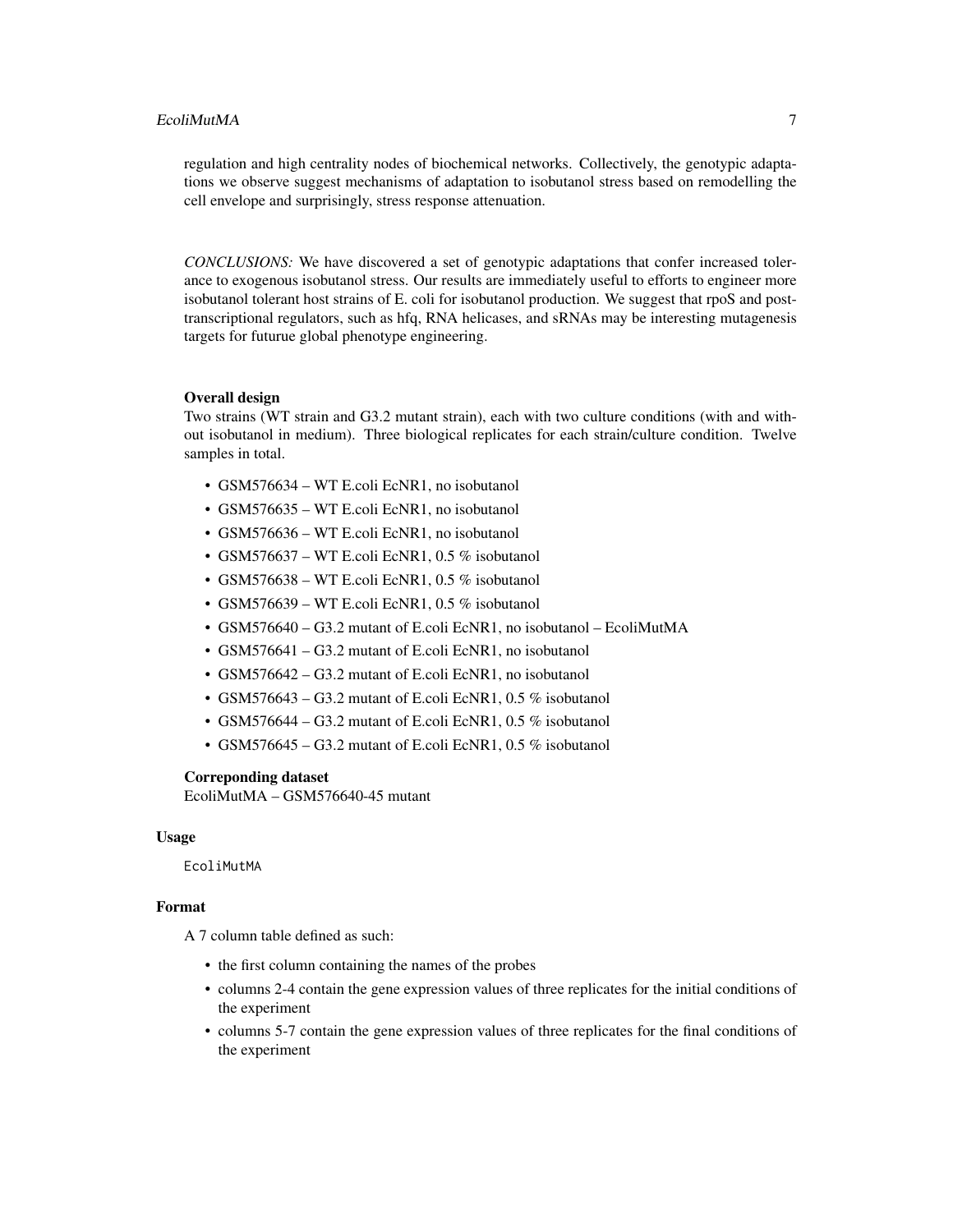#### <span id="page-7-0"></span>Source

Geo Accession #Series GSE23526

#### References

Minty, J. J., Lesnefsky, A. A., Lin, F., Chen, Y., Zaroff, T. A., Veloso, A. B., Xie, B., McConnell, C. A.,Ward, R. J., Schwartz, D. R., Rouillard, J. M., Gao, Y., Gulari, E., Lin, X.N. (March 2011) "Evolution combined with genomic study elucidates genetic bases of isobutanol tolerance in Escherichia coli." *Microb Cell Fact.* Vol. 10, p. 18. doi: 10.1186/1475-2859-10-18.

EcoliWT *Escherichia coli str. K-12 substr. MG1655 - EcoliWT (GSM576634-39 WT – WT E.coli EcNR1, no isobutanol)*

#### Description

Evolution combined with genomic study elucidates genetic bases of isobutanol tolerance in Escherichia coli

Platform organism: Escherichia coli str. K-12 substr. MG1655 Sample organism: Escherichia coli Experiment type: Expression profiling by array **Summary** 

*BACKGROUND:* Isobutanol is a promising next generation biofuel with demonstrated high yield microbial production, but the toxicity of this molecule reduces fermentation volumetric productivity and final titers. Organic solvent tolerance is a complex, multigenic phenotype that has been recalcitrant to rational engineering approaches. We apply experimental evolution followed by genome resequencing and a gene expression study to elucidate genetic bases on adaptation to exogenous isobutanol stress.

*RESULTS:* The adaptations acquired in our evolved lineages exhibit antagonistic pleiotropy between minimal and rich medium, and appear to be specific to the effects of longer chain alcohols. By examining genotypic adaptation in multiple independent lineages, we find evidence of parallel evolution in hfq, mdh, acrAB, gatYZABCD, and rph genes. Many isobutanol tolerant lineages show reduced rpoS activity, perhaps related to mutations in hfq or acrAB. Consistent with the complex, multigenic nature of solvent tolerance, we observe adaptations in a diversity of cellular processes. Many adaptations appear to involve epistasis between different mutations, implying a rugged fitness landscape for isobutanol tolerance. We observe a trend of evolution targeting post-transcriptional regulation and high centrality nodes of biochemical networks. Collectively, the genotypic adaptations we observe suggest mechanisms of adaptation to isobutanol stress based on remodelling the cell envelope and surprisingly, stress response attenuation.

*CONCLUSIONS:* We have discovered a set of genotypic adaptations that confer increased tolerance to exogenous isobutanol stress. Our results are immediately useful to efforts to engineer more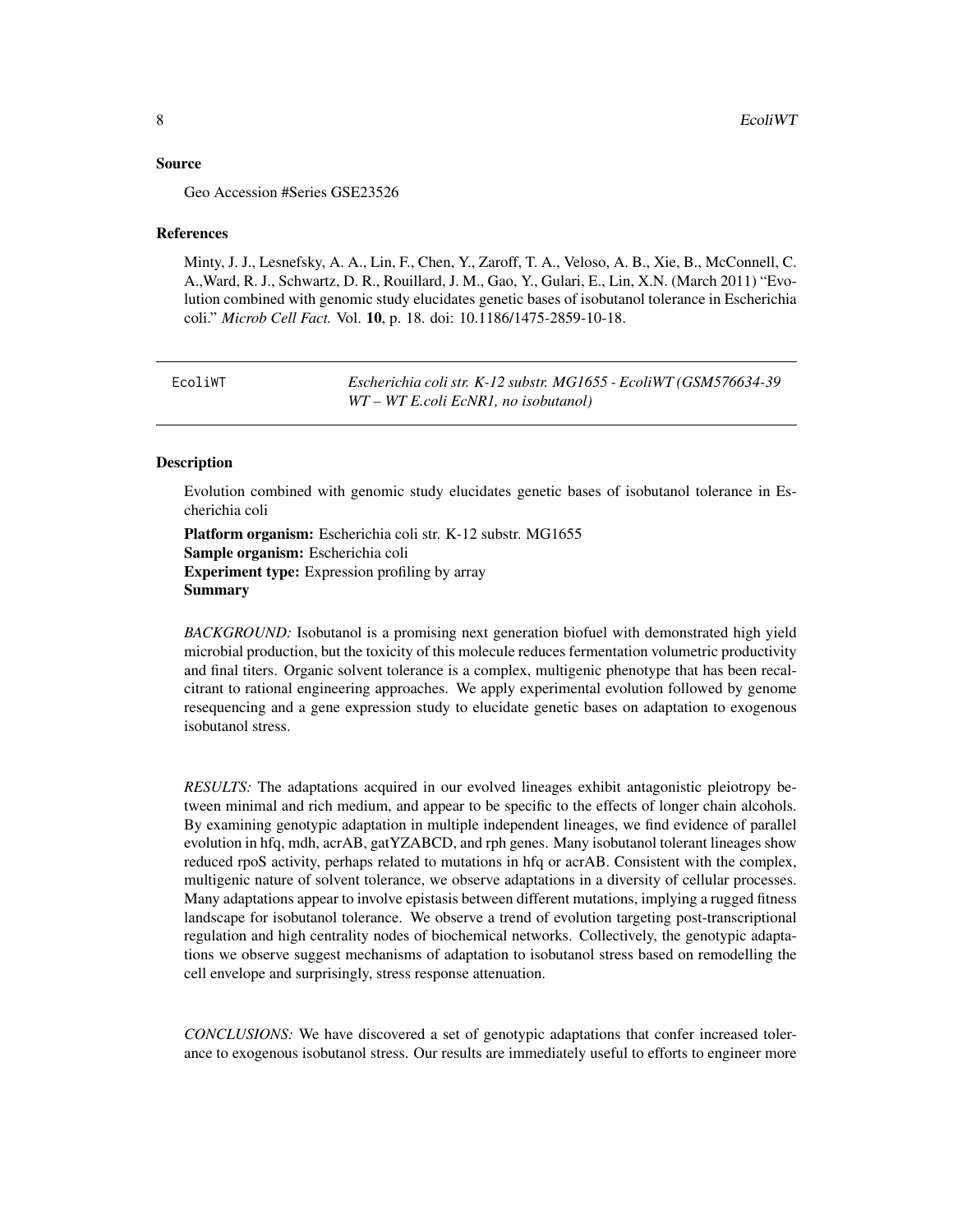#### EcoliWT 9

isobutanol tolerant host strains of E. coli for isobutanol production. We suggest that rpoS and posttranscriptional regulators, such as hfq, RNA helicases, and sRNAs may be interesting mutagenesis targets for futurue global phenotype engineering.

## Overall design

Two strains (WT strain and G3.2 mutant strain), each with two culture conditions (with and without isobutanol in medium). Three biological replicates for each strain/culture condition. Twelve samples in total.

- GSM576634 WT E.coli EcNR1, no isobutanol EcoliWT
- GSM576635 WT E.coli EcNR1, no isobutanol
- GSM576636 WT E.coli EcNR1, no isobutanol
- GSM576637 WT E.coli EcNR1, 0.5 % isobutanol
- GSM576638 WT E.coli EcNR1, 0.5 % isobutanol
- GSM576639 WT E.coli EcNR1, 0.5 % isobutanol
- GSM576640 G3.2 mutant of E.coli EcNR1, no isobutanol
- GSM576641 G3.2 mutant of E.coli EcNR1, no isobutanol
- GSM576642 G3.2 mutant of E.coli EcNR1, no isobutanol
- GSM576643 G3.2 mutant of E.coli EcNR1, 0.5 % isobutanol
- GSM576644 G3.2 mutant of E.coli EcNR1, 0.5 % isobutanol
- GSM576645 G3.2 mutant of E.coli EcNR1, 0.5 % isobutanol

#### Correponding dataset

EcoliWT – GSM576634-39 WT

#### Usage

EcoliWT

#### Format

A 7 column table defined as such:

- the first column containing the names of the probes
- columns 2-4 contain the gene expression values of three replicates for the initial conditions of the experiment
- columns 5-7 contain the gene expression values of three replicates for the final conditions of the experiment

#### Source

Geo Accession #Series GSE23526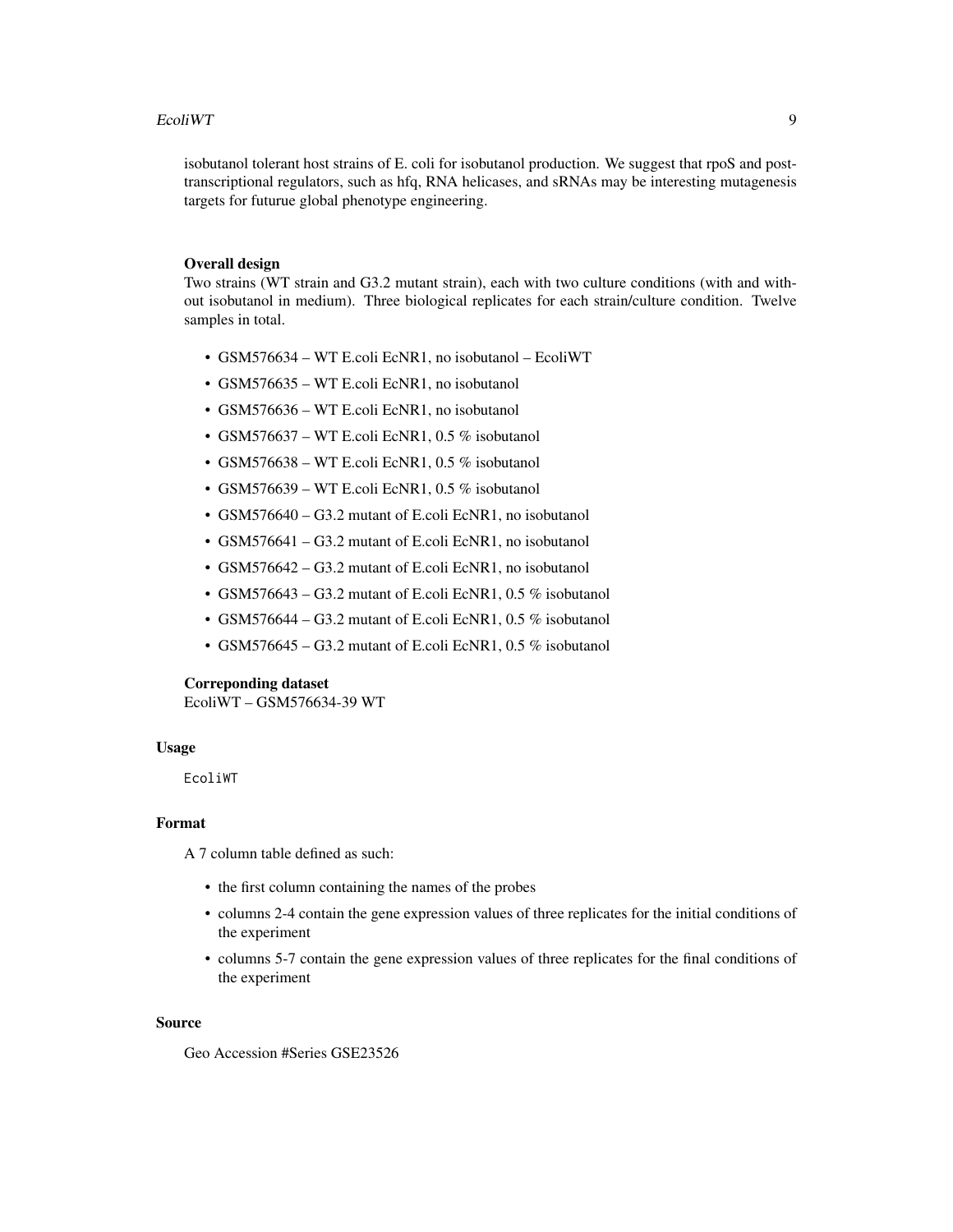#### <span id="page-9-0"></span>References

Minty, J. J., Lesnefsky, A. A., Lin, F., Chen, Y., Zaroff, T. A., Veloso, A. B., Xie, B., McConnell, C. A.,Ward, R. J., Schwartz, D. R., Rouillard, J. M., Gao, Y., Gulari, E., Lin, X.N. (March 2011) "Evolution combined with genomic study elucidates genetic bases of isobutanol tolerance in Escherichia coli." *Microb Cell Fact.* Vol. 10, p. 18. doi: 10.1186/1475-2859-1 0-18.

ELBOW *Evaluating foLd change By the lOgit Way*

#### Description

The "elbow" method an improved fold change test for determining cut off for biologically significant changes in expression levels in transcriptomics.

#### Details

|               | Package: ELBOW                                         |
|---------------|--------------------------------------------------------|
| Type: Package |                                                        |
| Version: 1.0  |                                                        |
|               | Date: 2013-08-08                                       |
|               | License: Creative Commons 3.0 Attribution + ShareAlike |
|               | (see: http://creativecommons.org/licenses/by-sa/3.0/)  |

Elbow an improved fold change test that uses cluster analysis and pattern recognition to set cut off limits that are derived directly from intrareplicate variance without assuming a normal distribution for as few as 2 biological replicates. Elbow also provides the same consistency as fold testing in cross platform analysis. Elbow has lower false positive and false negative rates than standard fold testing when both are evaluated using T testing and Statistical Analysis of Microarray using 12 replicates (six replicates each for initial and final conditions). Elbow provides a null value based on initial condition replicates and gives error bounds for results to allow better evaluation of significance.

#### Abstract Reference:

Conference Proceeding: Zhang, X., Bjorklund, N. K., Rydzak, T., Sparling, R., Alvare, G., Fristensky, B. (April 2013) "The Elbow Method for deciding significant fold change cutoffs of differentially expressed genes." *Recomb 2013 17th International Conference on Research in Computational Biology*.

#### Paper Reference:

Zhang, X., Bjorklund, N. K., Alvare, G., Rydzak, T., Sparling, R., Fristensky, B. (2013) "Elbow, an improved fold test method for transcriptomics." Departments of Plant Science and Microbiology, University of Manitoba, Winnipeg, Canada, R3T 2N2

The corresponding author: Brian Fristensky <frist@cc.umanitoba.ca>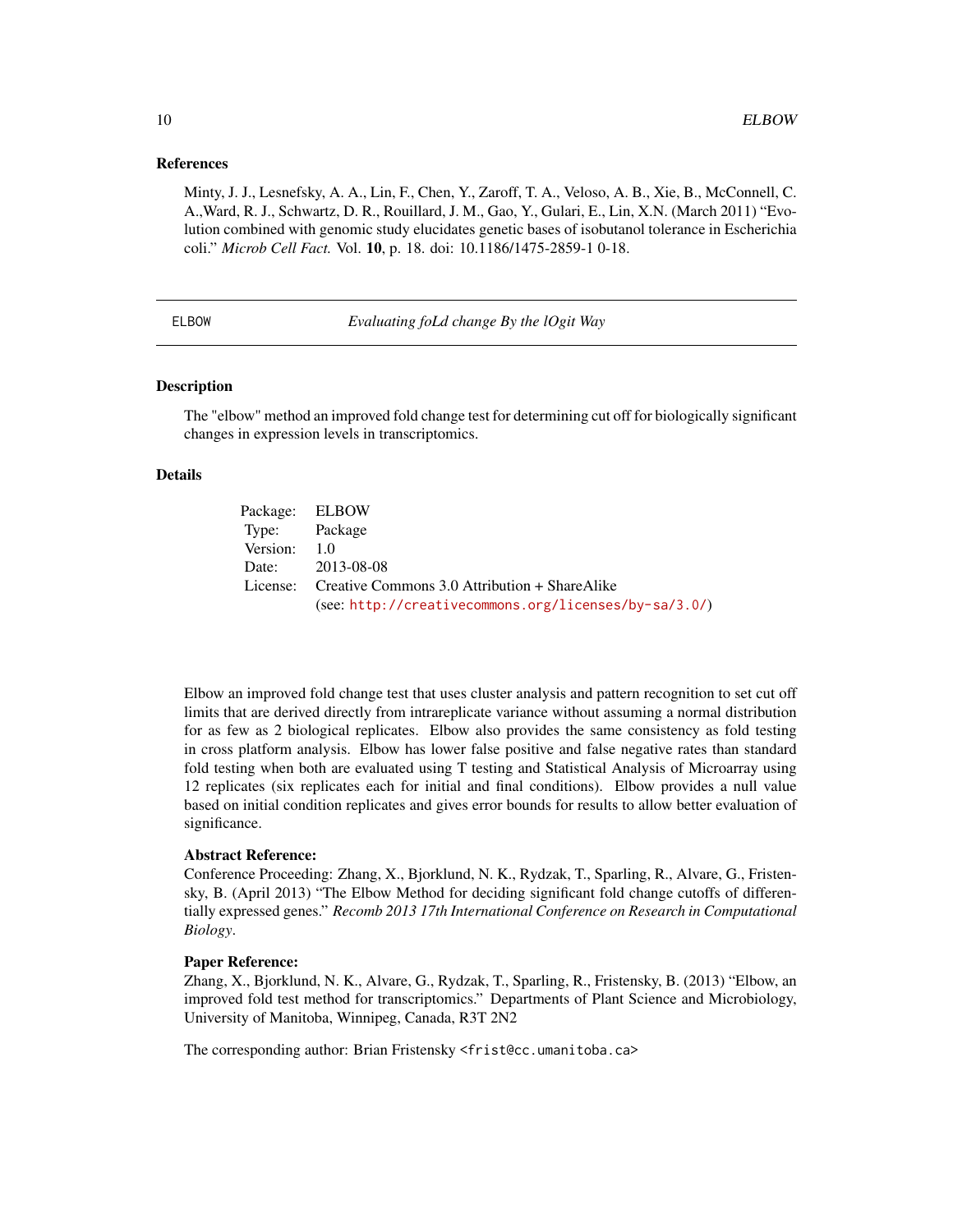#### ELBOW 11

#### Author(s)

Xiangli Zhang, Natalie Bjorklund, Graham Alvare, Tom Ryzdak, Richard Sparling, Brian Fristensky

Maintainers: Graham Alvare <alvare@cc.umanitoba.ca>, Xiangli Zhang <zhangju@cc.umanitoba.ca>

#### References

Claeskens, G. and Hjort N. L. (2008) *Model Selection and Model Averaging.* Cambridge, England: Cambridge University Press.

Cui X. and Churchill G. A. (2003) "Statistical tests for differential expression in cDNA microarray experiments." *Genome Biol*, Vol. 4, p. 210.

Dalman, M. R., Deeter, A., Nimishakavi, G. and Duan, Z. H. (2012) "Fold change and p-value cutoffs significantly alter microarray interpretations." *BMC Bioinformatics*, Vol. 13 (Suppl. 2), p. S11

Faraway, J. J. (2006) *Extending the Linear Model with R: Generalized Linear, Mixed Effects and Nonparametric Regression Models.* Boca Raton, Florida: Chapman and Hall/CRC.

Guo, L., Lobenhofer, E. K., et al. (2006) "Rat toxicogenomic study reveals analytical consistency across microarray platforms." *Nature Biotechnol*, Vol. 24, pp. 1162–1169.

Klebanov, L., Qiu, X., Welle, S., Yakovlev, A. (2007) "Statistical methods and microarray data." *Nature Biotechnol*, Vol. 25, p.1.

MAQC Consortium (2006) "The MicroArray Quality Control (MAQC) project shows inter- and intraplatform reproducibility of gene expression measurements." *Nature Biotechnol*, September, Vol. 24, No. 9, pp. 1151–1161.

Minty, J. J., Lesnefsky, A. A., et al. (2011) "Evolution combined with genomic study elucidates genetic bases of isobutanol tolerance in Escherichia coli." *Microb Cell Fact.* Vol. 10, p. 18.

*NIST/SEMATECH e-Handbook of Statistical Methods*, April 2012, [http://www.itl.nist.gov/div898/handbook/.](http://www.itl.nist.gov/div898/handbook/)

Oshlack, A., Robinson, M. D., Young, M. D., (2010) "From RNA-seq reads to differential expression results." *Genome Biol*, Vol. 11, p. 220.

Shi, L., Tong, W., et al. (2005) "Cross-platform comparability of microarray technology: intraplatform consistency and appropriate data analysis procedures are essential." *BMC Bioinformatics*, Vol. 6 (Suppl. 2), p. S12.

Sjogren, A., Kristiansson, E., Rudemo, M., Nerman, O. (2007) "Weighted analysis of general microarray experiments." *BMC Bioinformatics*, Vol. 8, p. 387.

Tan, P. K., Downey, T. J., et al. (2003) "Evaluation of gene expression measurements from commercial microarray platforms." *Nucleic Acids Res*, Vol. 31, No.19, pp. 5676–5684.

Thorndike, R. L. (December 1953) "Who Belong in the Family?" Psychometrika, Vol. 18, No. 4, pp. 267–276.

Tilstone, C. (2003) "Vital statistics." *Nature*, Vol. 424, p. 611

Tusher, V. G., Tibshirani, R., Chu, G. (2001) "Significance analysis of microarrays applied to the ionizing radiation response." *Proc Natl Acad Sci*, Aug. 28, Vol. 98 No. 9: pp. 5116–5121.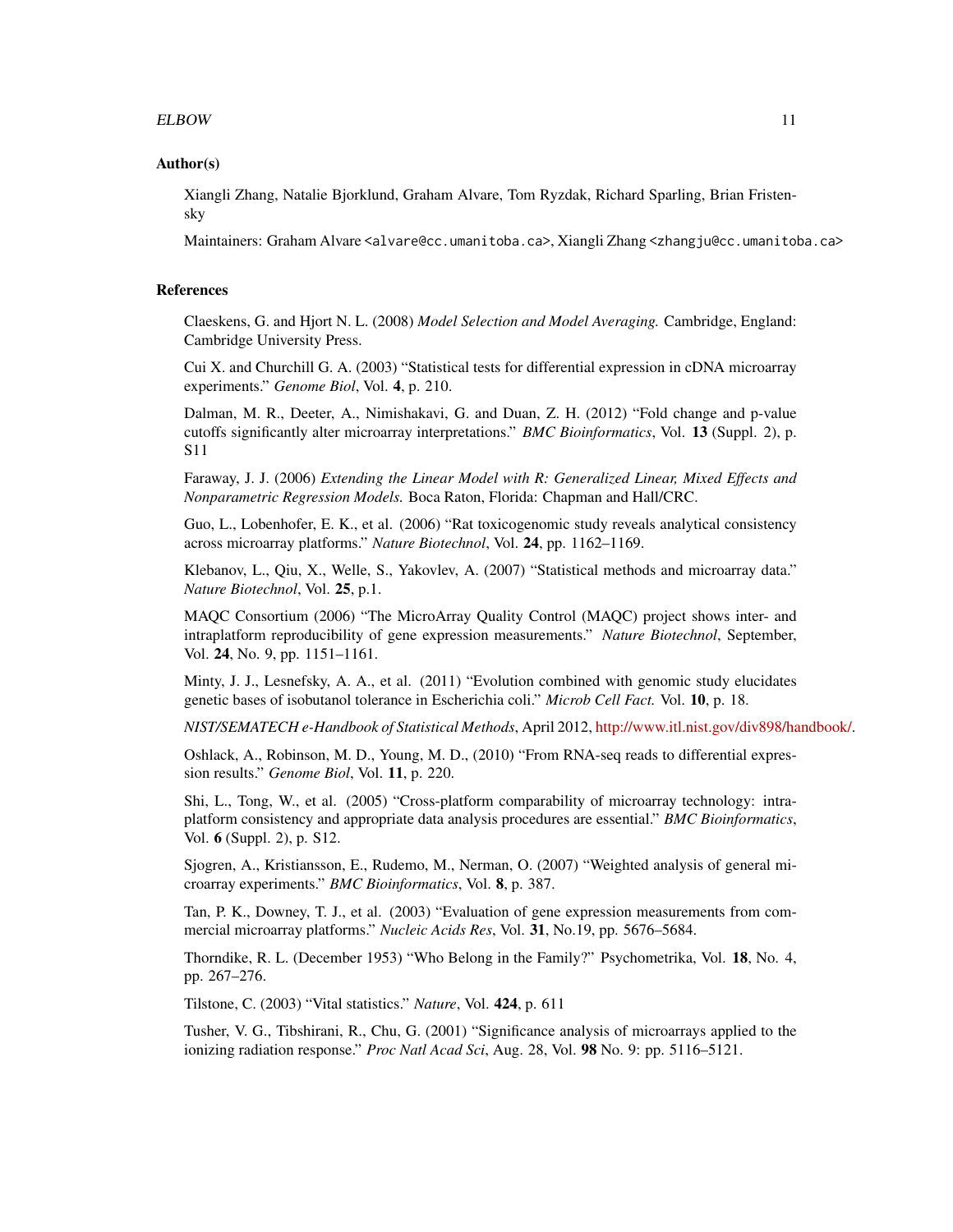#### <span id="page-11-0"></span>See Also

See [analyze\\_elbow](#page-1-1) for doing a full ELBOW analysis and plot. See [do\\_elbow](#page-2-1) if you want to extract only the ELBOW cut-off values.

#### Examples

```
# read in the EcoliMutMA sample data from the package
data(EcoliMutMA, package="ELBOW")
csv_data <- EcoliMutMA
# - OR - Read in a CSV file (uncomment - remove the #s
# - from the line below and replace filename with
# the CSV files filename)
# csv_data <- read.csv(filename)
# set the number of initial and final condition replicates both to three
init_count <- 3
final_count <- 3
# Parse the probes, intial conditions and final conditions
# out of the CSV file. Please see: extract_working_sets
# for more information.
#
# init_count should be the number of columns associated with
# the initial conditions of the experiment.
# final_count should be the number of columns associated with
# the final conditions of the experiment.
working_sets <- extract_working_sets(csv_data, init_count, final_count)
probes <- working_sets[[1]]
initial_conditions <- working_sets[[2]]
final_conditions <- working_sets[[3]]
# Uncomment to output the plot to a PNG file (optional)
# png(file="output_plot.png")
# Analyze the elbow curve.
sig <- analyze_elbow(probes, initial_conditions, final_conditions)
# write the significant probes to signprobes.csv
write.table(sig,file="signprobes.csv",sep=",",row.names=FALSE)
```
elbow\_variance *calculates the variance for the upper and lower limits of an Elbow curve*

#### Description

The following function determines the variation of cut off limits for significance between individual subsets. The first step is to generate the subsets, then the function determines the highest and lowest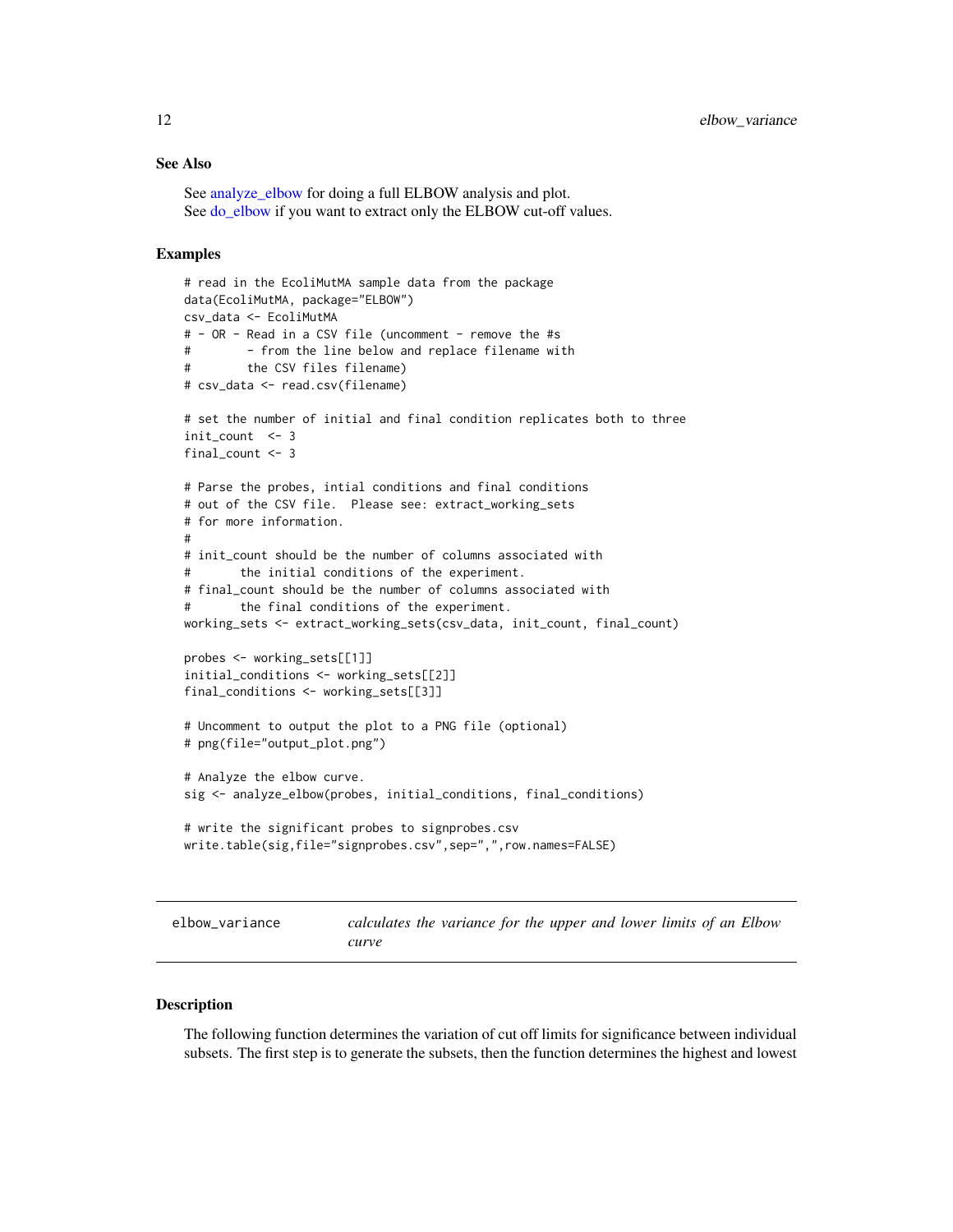## elbow\_variance 13

values for the upper limit and the highest and lowest values for the lower limit. These values are used to determine and upper and lower error value reflecting fold dataset variance.

#### Usage

```
elbow_variance(probes, initial_conditions,
  final_conditions)
```
#### Arguments

probes the data set of probes. initial\_conditions a data set of replicates corresponding to initial conditions. final\_conditions

a data set of replicates corresponding to final conditions.

## Value

a list containing the following keys:

- max\_upper the maximum upper elbow limit *(most positive)*
- min upper the minimum upper elbow limit
- max\_upper the maximum lower elbow limit
- min\_upper the minimum lower elbow limit *(most negative)*

```
# read in the EcoliMutMA sample data from the package
data(EcoliMutMA, package="ELBOW")
csv_data <- EcoliMutMA
# - OR - Read in a CSV file (uncomment - remove the #s
# - from the line below and replace filename with
# the CSV files filename)
# csv_data <- read.csv(filename)
# set the number of initial and final condition replicates both to three
init_count < -3final_count <- 3
# Parse the probes, intial conditions and final conditions
# out of the CSV file. Please see: extract_working_sets
# for more information.
#
# init_count should be the number of columns associated with
# the initial conditions of the experiment.
# final_count should be the number of columns associated with
# the final conditions of the experiment.
working_sets <- extract_working_sets(csv_data, init_count, final_count)
probes <- working_sets[[1]]
```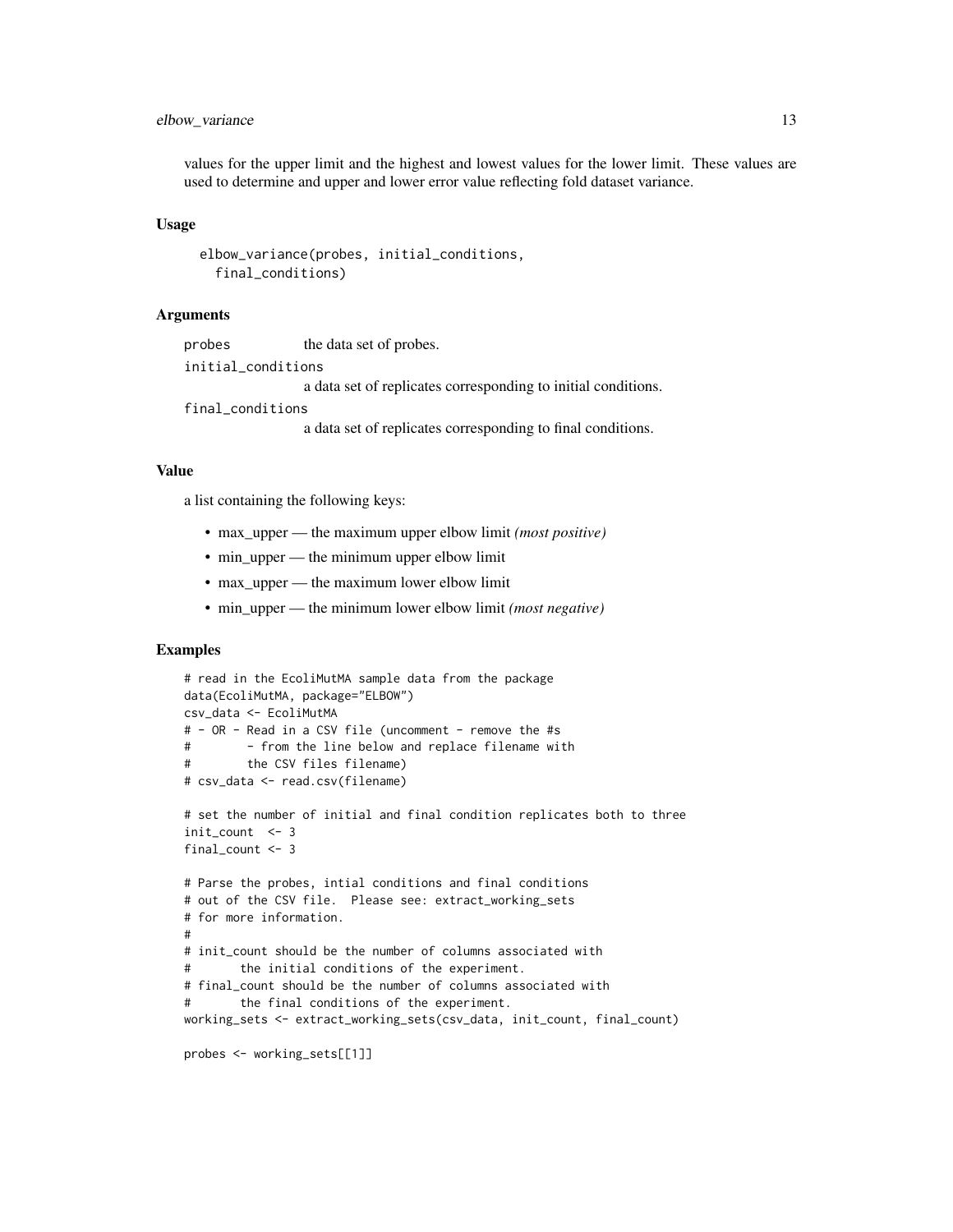```
initial_conditions <- working_sets[[2]]
final_conditions <- working_sets[[3]]
# Uncomment to output the plot to a PNG file (optional)
# png(file="output_plot.png")
my_data <- replicates_to_fold(probes, initial_conditions, final_conditions)
# compute the elbow for the dataset
limits <- do_elbow(data.frame(my_data$fold))
plus_minus <- elbow_variance(probes, initial_conditions, final_conditions)
```
extract\_working\_sets *extract the initial and final conditions from a table.*

#### Description

Extract the initial and final conditions from a table.

#### Usage

```
extract_working_sets(first_my_data, replicate_count1,
  replicate_count2)
```
#### Arguments

first\_my\_data A table to translate. The columns in the table should be as follows:

- probes one column containing the names of the probes
- initial conditions one or more columns containing the initial conditions of the experiment
- final conditions one or more columns containing the final conditions of the experiment

replicate\_count1

the number of columns (replicates) corresponding to initial conditions.

replicate\_count2

the number of columns (replicates) corresponding to final conditions.

#### Value

a list containing the following:

- probes the set of probes.
- initial a data set of replicates corresponding to initial conditions.
- final a data set of replicates corresponding to final conditions.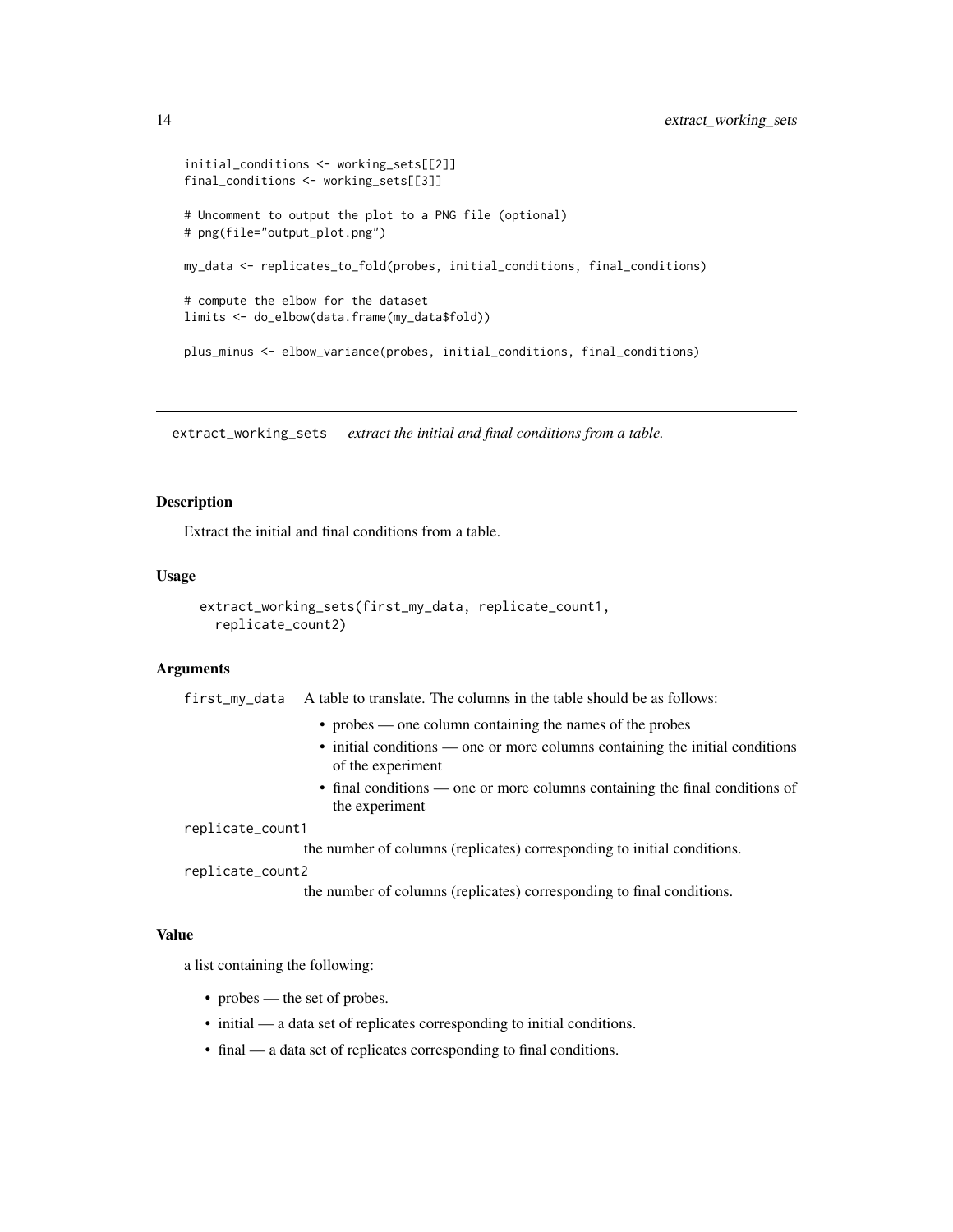## <span id="page-14-0"></span>get\_elbow\_limma 15

#### Examples

```
# read in the EcoliMutMA sample data from the package
data(EcoliMutMA, package="ELBOW")
csv_data <- EcoliMutMA
# - OR - Read in a CSV file (uncomment - remove the #s
# - from the line below and replace filename with
# the CSV files filename)
# csv_data <- read.csv(filename)
# set the number of initial and final condition replicates both to three
init count <- 3final_count <- 3
# Parse the probes, intial conditions and final conditions
# out of the CSV file. Please see: extract_working_sets
# for more information.
#
# init_count should be the number of columns associated with
# the initial conditions of the experiment.
# final_count should be the number of columns associated with
# the final conditions of the experiment.
working_sets <- extract_working_sets(csv_data, init_count, final_count)
```
get\_elbow\_limma *Calculates fold values from an MArrayLM object.*

## Description

Performs the ELBOW fold change test on an MArrayLM object. This is a wrapper class to help integrate the ELBOW method into Bioconductor. followed tutorial from: http://bioinformatics.knowledgeblog.org/2011/06/20/analysingmicroarray-data-in-bioconductor/

## Usage

get\_elbow\_limma(marraylm, columns = NULL)

#### Arguments

| marraylm | is the MArrayLM object to analyze.                                              |
|----------|---------------------------------------------------------------------------------|
| columns  | is the list of sample columns to obtain the elbow fold cut-off values for. This |
|          | can be specified as a vector or a single value.                                 |

#### Details

Some of the code in this method is based on how toptable accesses the MArrayLM object to read fold values. Therefore, any MArrayLM object which works with the toptable method should also work with this method.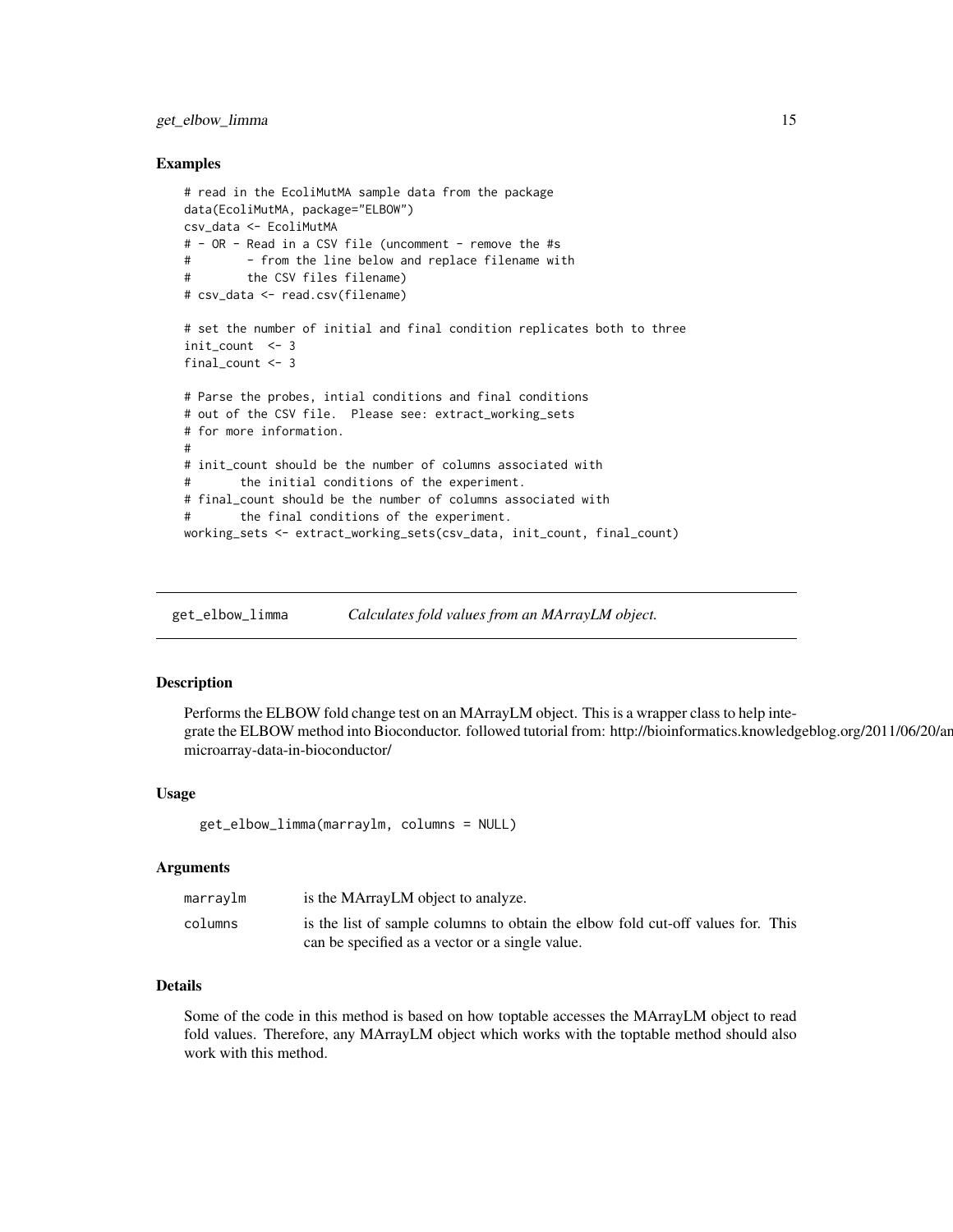#### Value

a matrix specified as follows

- columns (1) "up\_limit", the upper ELBOW fold-change cut-off value; (2) "low\_limit", the lower ELBOW fold-change cut-off value
- rows one row per sample, specified by the parameter "columns."

#### Examples

```
########
# LOAD DATA INTO LIMMA
########
library("limma")
# load a filtered expression set into R
# NOTE: see the vignette for instructions on preparing
# a filtered dataset with your own data.
data(GSE20986_eset_exprs, package="ELBOW")
data(GSE20986_design, package="ELBOW")
# fit the linear model to the filtered expression set
fit <- lmFit(GSE20986_eset_exprs, GSE20986_design)
# set up a contrast matrix to compare tissues v cell line
contrast.matrix <- makeContrasts(huvec_choroid = huvec - choroid, huvec_retina = huvec - retina, huvec_iris <- huve
# Now the contrast matrix is combined with the per-probeset linear model fit.
huvec_fits <- contrasts.fit(fit, contrast.matrix)
huvec_ebFit <- eBayes(huvec_fits)
########
# GET THE ELBOW LIMIT (this function)
########
get_elbow_limma(huvec_ebFit)
```
get\_pvalue *The calculated*  $\log \chi$ <sup> $\gamma$ </sup> *2 p-value for the fit of the elbow curve to the model.*

#### Description

The following function determines a p value from the comparison of the slope of a regression line (i.e. logit). The function calculates a fold value from a set of initial conditions (replicate set 1) substracted from a set of final conditions (replicate set 2). The glm function is used to assess the fit of the dataset to the model, assuming family  $=$  binomial (link  $=$  "probit"), maxit  $=$  1000. Determining the  $\log \chi^2$  p-value for the model, null equals no significance for the set of significant probes to the model, in which case the Elbow method cannot be used to assess the dataset. If significant probes are important to the model, then the  $\log \chi^2$  p-value will be below 0.05, in which case the Elbow method can be used to assess the dataset.

<span id="page-15-0"></span>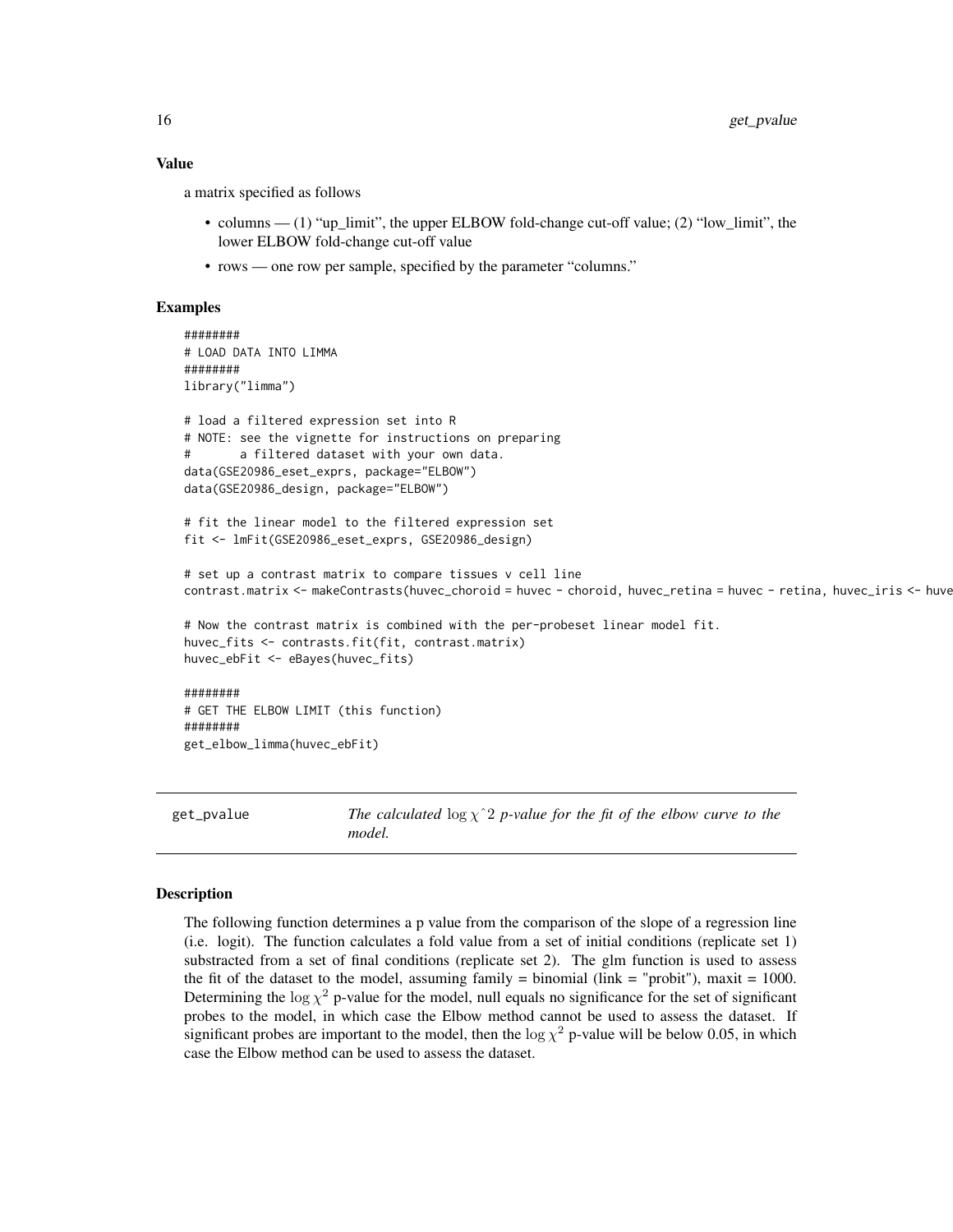## get\_pvalue 17

#### Usage

get\_pvalue(my\_data, upper\_limit, lower\_limit)

#### **Arguments**

| • probes — one column containing the names of the probes<br>$\bullet$ fold — the fold values for the table<br>upper_limit |  |
|---------------------------------------------------------------------------------------------------------------------------|--|
|                                                                                                                           |  |
| the upper limit/cut-off for the elbow.                                                                                    |  |
| the lower limit/cut-off for the elbow.<br>lower limit                                                                     |  |

## Value

The calculated  $\log \chi^2$  p-value for the elbow curve.

```
# read in the EcoliMutMA sample data from the package
data(EcoliMutMA, package="ELBOW")
csv_data <- EcoliMutMA
# - OR - Read in a CSV file (uncomment - remove the #s
# - from the line below and replace filename with
# the CSV files filename)
# csv_data <- read.csv(filename)
# set the number of initial and final condition replicates both to three
init_count <- 3
final_count <- 3
# Parse the probes, intial conditions and final conditions
# out of the CSV file. Please see: extract_working_sets
# for more information.
#
# init_count should be the number of columns associated with
# the initial conditions of the experiment.
# final_count should be the number of columns associated with
# the final conditions of the experiment.
working_sets <- extract_working_sets(csv_data, init_count, final_count)
probes <- working_sets[[1]]
initial_conditions <- working_sets[[2]]
final_conditions <- working_sets[[3]]
# Uncomment to output the plot to a PNG file (optional)
# png(file="output_plot.png")
my_data <- replicates_to_fold(probes, initial_conditions, final_conditions)
# compute the elbow for the dataset
```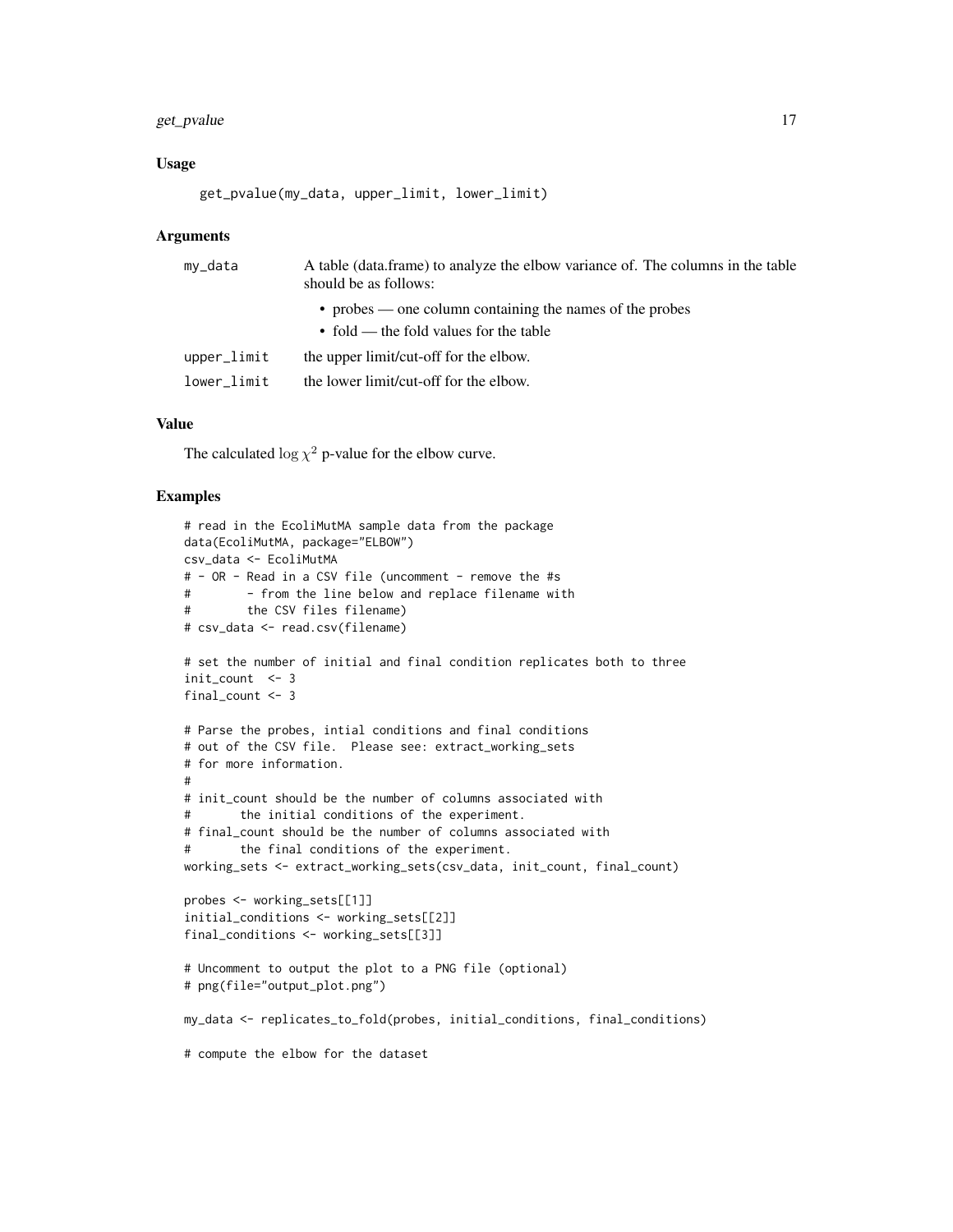```
limits <- do_elbow(data.frame(my_data$fold))
plus_minus <- elbow_variance(probes, initial_conditions, final_conditions)
max_upper_variance <- plus_minus$max_upper
min_upper_variance <- plus_minus$min_upper
max_lower_variance <- plus_minus$max_lower
min_lower_variance <- plus_minus$min_lower
# rounded number for nice appearance graph
upper_limit <- round(limits[[1]],digits=2)
# rounded number nice appearance for graph
lower_limit <- round(limits[[2]],digits=2)
p_limits <- null_variance(my_data, upper_limit, lower_limit, initial_conditions)
prowmin <- p_limits[[1]]
prowmax <- p_limits[[2]]
prowmedian <- p_limits[[3]]
pvalue1 <- get_pvalue(my_data, upper_limit, lower_limit)
```

| GSE20986_design | Comparative Gene Expression Profiling of HUVEC and Ocular Vas-   |
|-----------------|------------------------------------------------------------------|
|                 | cular Endothelial Cells (GEO database entry GSE20986) microarray |
|                 | design data file                                                 |

#### Description

Evolution combined with genomic study elucidates genetic bases of isobutanol tolerance in Escherichia coli

```
Platform: GPL570 [HG-U133 Plus 2] Affymetrix Human Genome U133 Plus 2.0 Array
Organism: Homo sapiens
Experiment type: Expression profiling by array
Summary
```
To compare the gene expression profiles of unpassaged, proliferating HUVEC and human iris, retinal and choroidal microvascular endothelial cells. Gene expression profiling revealed significant differences between HUVEC and ocular microvascular endothelial cells suggesting that HUVE cells may not be a suitable surrogate when studying pathophysiological mechanisms of ocular disorders. There were significant differences in the gene expression of important cell signalling pathways in human retinal and choroidal ECs. These differences may be important in the mechanisms and treatment of choroidal and retinal neovascularisation.

#### Overall design

12 arrays are included. Endothelial cells were derived from 4 tissues: iris, retina, choroid and human umbilical vein. RNA extracts from cells were hybridised to Affymetrix HGU133plus2 arrays in triplicate.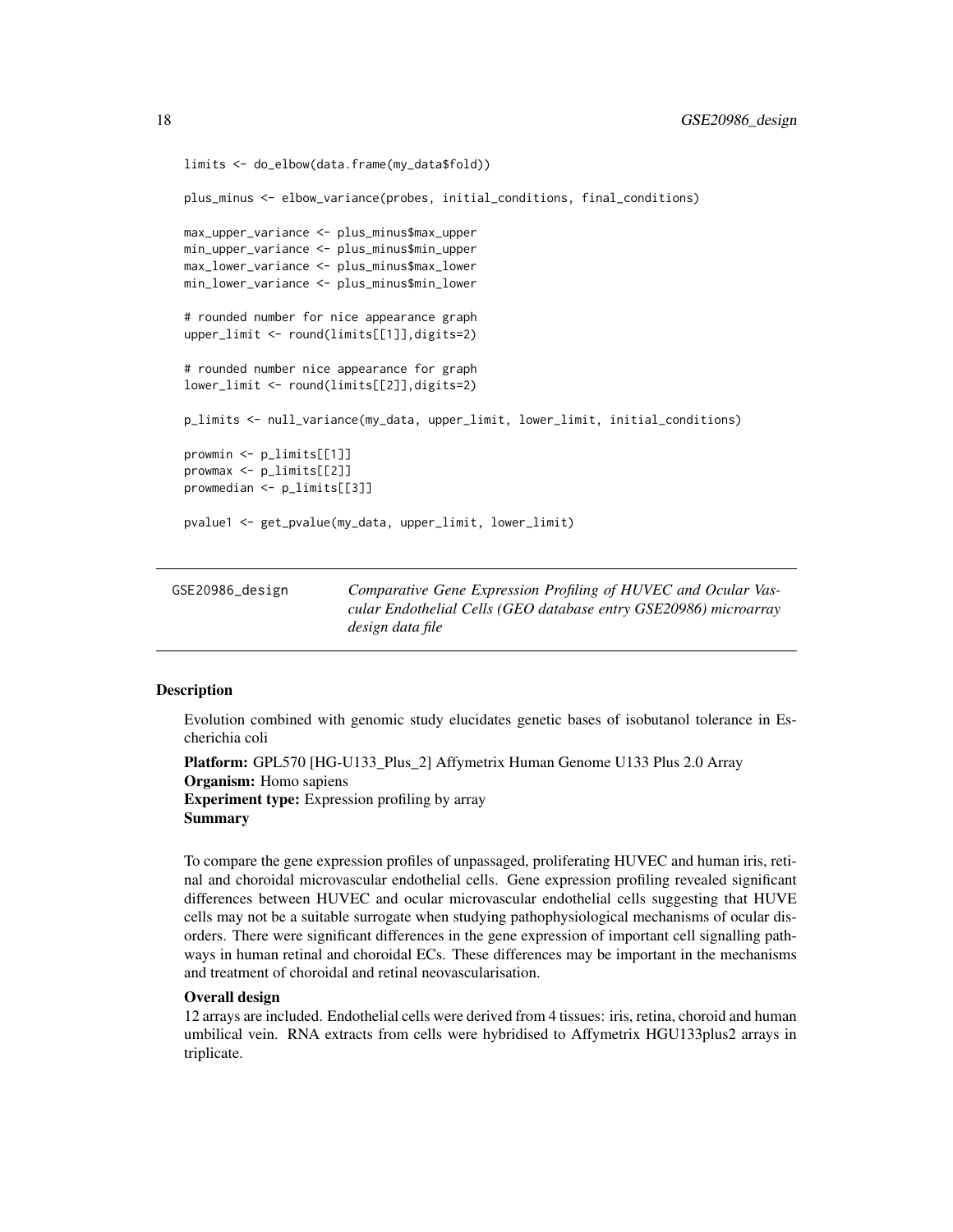#### Samples

- $GSM524662$  iris-cellline-1
- GSM524663 retina-cellline-1
- GSM524664 retina-cellline-2
- $\cdot$  GSM524665 iris-cellline-2
- GSM524666 retina-cellline-3
- $GSM524667$  iris-cellline-3
- GSM524668 choroid-cellline-1
- GSM524669 choroid-cellline-2
- GSM524670 choroid-cellline-3
- GSM524671 huvec-cellline-1
- GSM524672 huvec-cellline-2
- GSM524673 huvec-cellline-3

#### Usage

GSE20986\_design

## Format

A 4 column table relating each sample (see above list) to parts of the body. The columns (parts of the body) are the following:

- choroid
- huvec
- iris
- retina

#### Source

Geo Accession #Series GSE20986

#### References

Browning, A. C., Halligan, E. P., Swan, D. C., et al. (Jan 2012) "Comparative Gene Expression Profiling of HUVEC and Ocular Vascular Endothelial Cells." *Br J Ophthalmol.* Vol. 96, No. 1, p. 128–132. doi: 10.1136/bjophthalmol-2011-300572.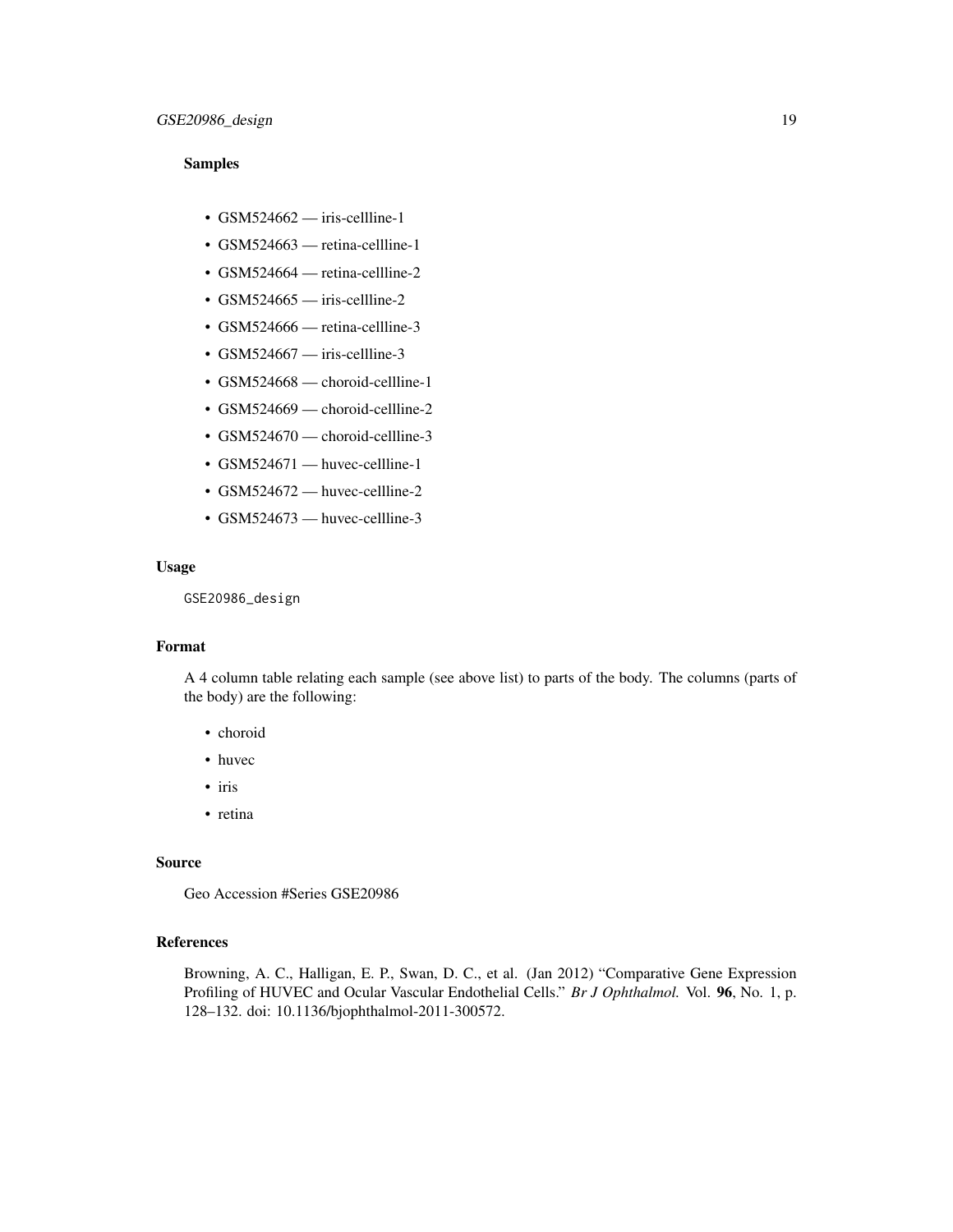<span id="page-19-0"></span>GSE20986\_eset\_exprs *Comparative Gene Expression Profiling of HUVEC and Ocular Vascular Endothelial Cells (GEO database entry GSE20986) microarray data eset expression values - SUBSET*

## **Description**

The data in this set is a subset of the following experiment:

Evolution combined with genomic study elucidates genetic bases of isobutanol tolerance in Escherichia coli

Platform: GPL570 [HG-U133\_Plus\_2] Affymetrix Human Genome U133 Plus 2.0 Array Organism: Homo sapiens Experiment type: Expression profiling by array **Summary** 

To compare the gene expression profiles of unpassaged, proliferating HUVEC and human iris, retinal and choroidal microvascular endothelial cells. Gene expression profiling revealed significant differences between HUVEC and ocular microvascular endothelial cells suggesting that HUVE cells may not be a suitable surrogate when studying pathophysiological mechanisms of ocular disorders. There were significant differences in the gene expression of important cell signalling pathways in human retinal and choroidal ECs. These differences may be important in the mechanisms and treatment of choroidal and retinal neovascularisation.

## Overall design

12 arrays are included. Endothelial cells were derived from 4 tissues: iris, retina, choroid and human umbilical vein. RNA extracts from cells were hybridised to Affymetrix HGU133plus2 arrays in triplicate.

## Samples

- $GSM524662$  iris-cellline-1
- GSM524663 retina-cellline-1
- GSM524664 retina-cellline-2
- $GSM524665$  iris-cellline-2
- GSM524666 retina-cellline-3
- GSM524667 iris-cellline-3
- GSM524668 choroid-cellline-1
- GSM524669 choroid-cellline-2
- GSM524670 choroid-cellline-3
- GSM524671 huvec-cellline-1
- GSM524672 huvec-cellline-2
- GSM524673 huvec-cellline-3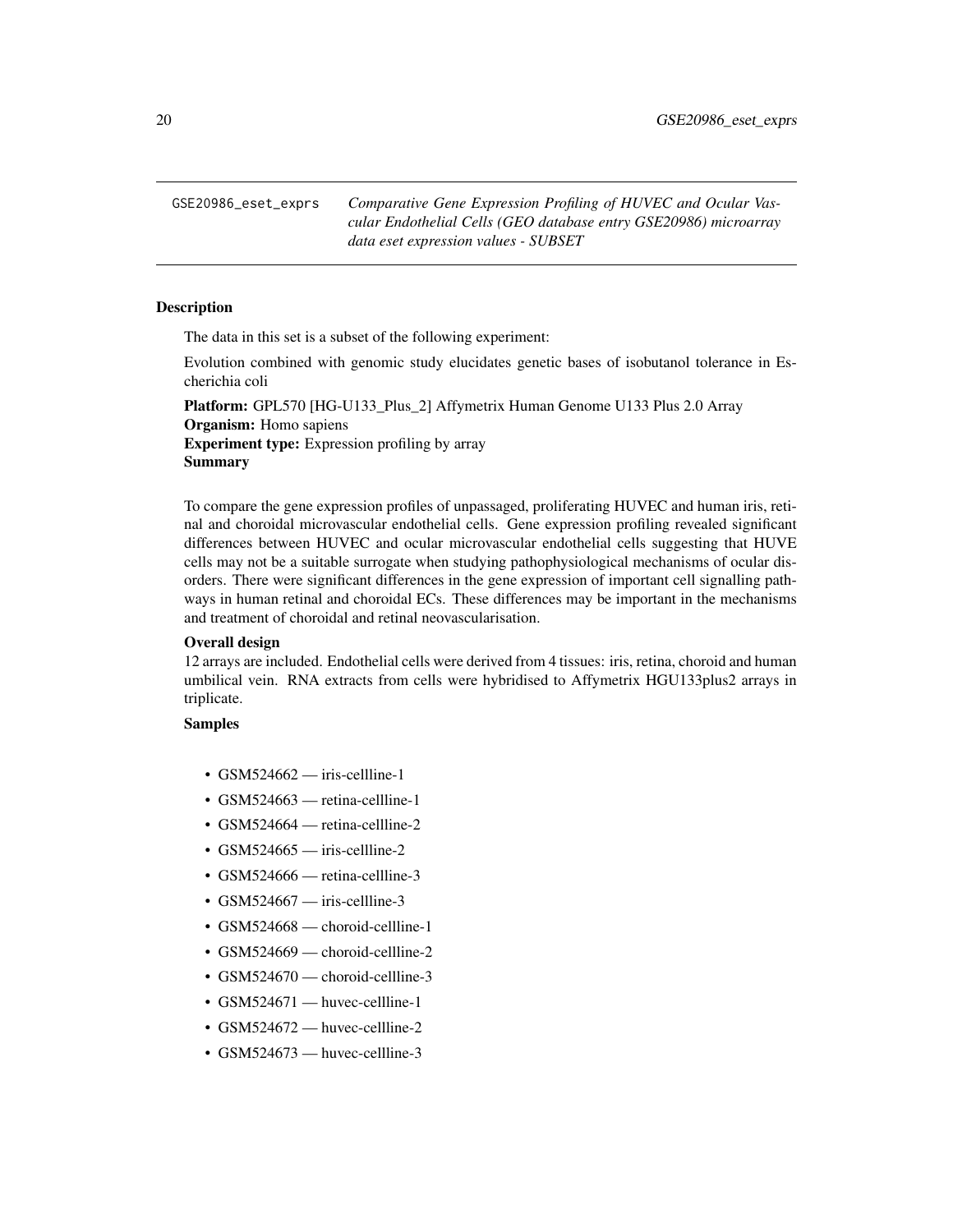#### <span id="page-20-0"></span>null\_variance 21

#### Usage

GSE20986\_design

#### Format

A 13 column table defined as such:

- The row names these are the microarray probe names used in the analysis.
- GSM524662.CEL The microarray expression values corresponding to iris-cellline-1.
- GSM524663.CEL The microarray expression values corresponding to retina-cellline-1.
- GSM524664.CEL The microarray expression values corresponding to retina-cellline-2.
- GSM524665.CEL The microarray expression values corresponding to iris-cellline-2.
- GSM524666.CEL The microarray expression values corresponding to retina-cellline-3.
- GSM524667.CEL The microarray expression values corresponding to iris-cellline-3.
- GSM524668.CEL The microarray expression values corresponding to choroid-cellline-1.
- GSM524669.CEL The microarray expression values corresponding to choroid-cellline-2.
- GSM524670.CEL The microarray expression values corresponding to choroid-cellline-3.
- GSM524671.CEL The microarray expression values corresponding to huvec-cellline-1.
- GSM524672.CEL The microarray expression values corresponding to huvec-cellline-2.
- GSM524673.CEL The microarray expression values corresponding to huvec-cellline-3.

#### Source

Geo Accession #Series GSE20986

#### References

Browning, A. C., Halligan, E. P., Swan, D. C., et al. (Jan 2012) "Comparative Gene Expression Profiling of HUVEC and Ocular Vascular Endothelial Cells." *Br J Ophthalmol.* Vol. 96, No. 1, p. 128–132. doi: 10.1136/bjophthalmol-2011-300572.

null\_variance *determines the variance for a null Elbow curve*

#### **Description**

determine an upper and lower error limit using all possible subsets of differences between initial conditions and then use the median value for each probe to create the null set. Maximum and minimum values are used to set upper and lower error bounds.

#### Usage

```
null_variance(my_data, upper_limit, lower_limit,
 initial_conditions)
```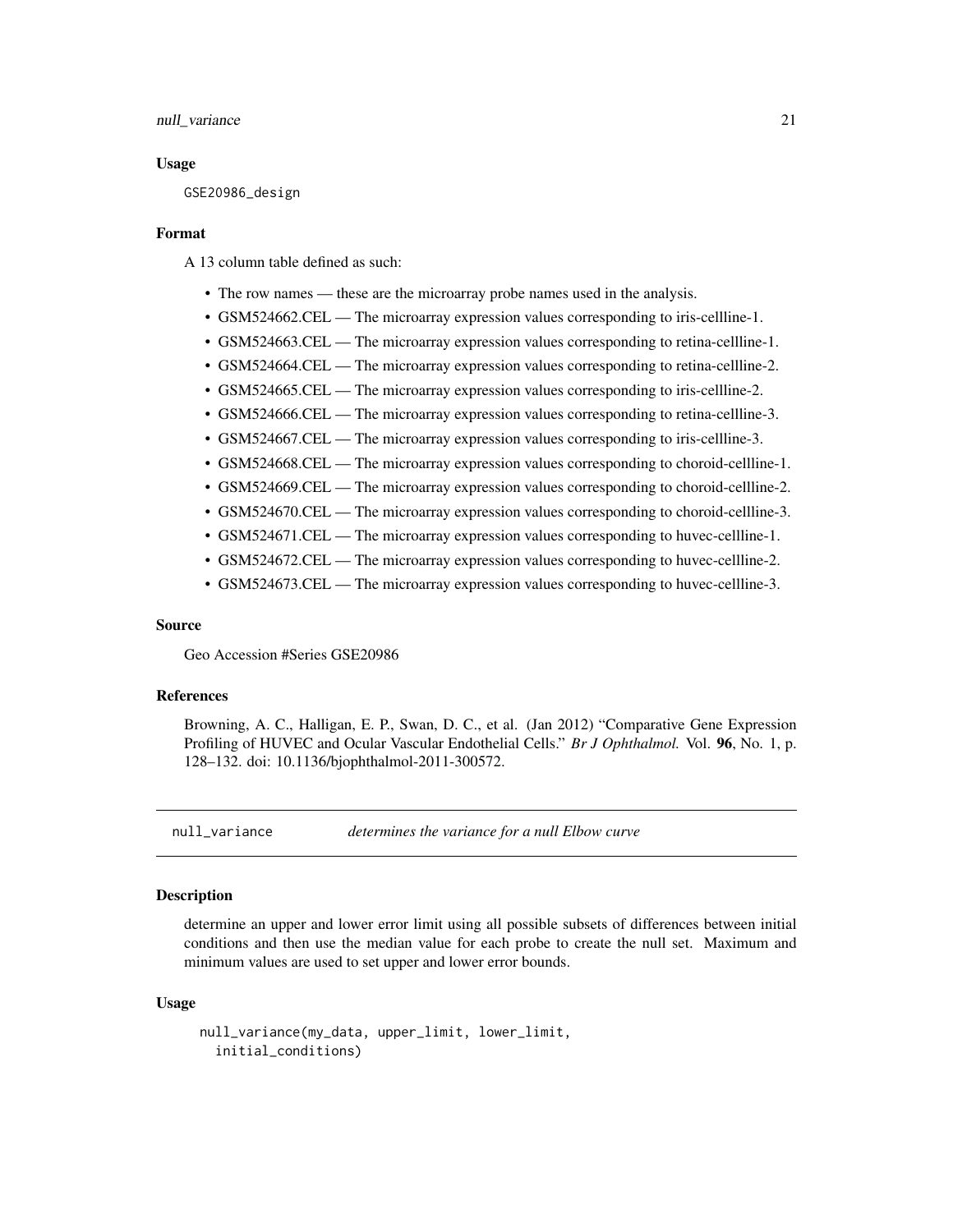#### **Arguments**

|                    | my_data     | A table to analyze the null variance of. The columns in the table should be as<br>follows:        |
|--------------------|-------------|---------------------------------------------------------------------------------------------------|
|                    |             | • probes — one column containing the names of the probes                                          |
|                    |             | • initial conditions — one or more columns containing the initial conditions<br>of the experiment |
|                    |             | • final conditions — one or more columns containing the final conditions of<br>the experiment     |
|                    | upper_limit | the actual upper limit cut-off for the Elbow curve                                                |
|                    | lower_limit | the actual lower limit cut-off for the Elbow curve                                                |
| initial_conditions |             |                                                                                                   |
|                    |             | a data set of replicates corresponding to initial conditions.                                     |

#### Value

A list containing the following keys:

- prmax the error limit based on the maximum value for each probe
- prmed the null (median) value for each probe
- prmin the error limit based on the minimum value for each probe

```
# read in the EcoliMutMA sample data from the package
data(EcoliMutMA, package="ELBOW")
csv_data <- EcoliMutMA
# - OR - Read in a CSV file (uncomment - remove the #s
# - from the line below and replace filename with
# the CSV files filename)
# csv_data <- read.csv(filename)
# set the number of initial and final condition replicates both to three
init_count <- 3
final_count <- 3
# Parse the probes, intial conditions and final conditions
# out of the CSV file. Please see: extract_working_sets
# for more information.
#
# init_count should be the number of columns associated with
# the initial conditions of the experiment.
# final_count should be the number of columns associated with
# the final conditions of the experiment.
working_sets <- extract_working_sets(csv_data, init_count, final_count)
probes <- working_sets[[1]]
initial_conditions <- working_sets[[2]]
final_conditions <- working_sets[[3]]
```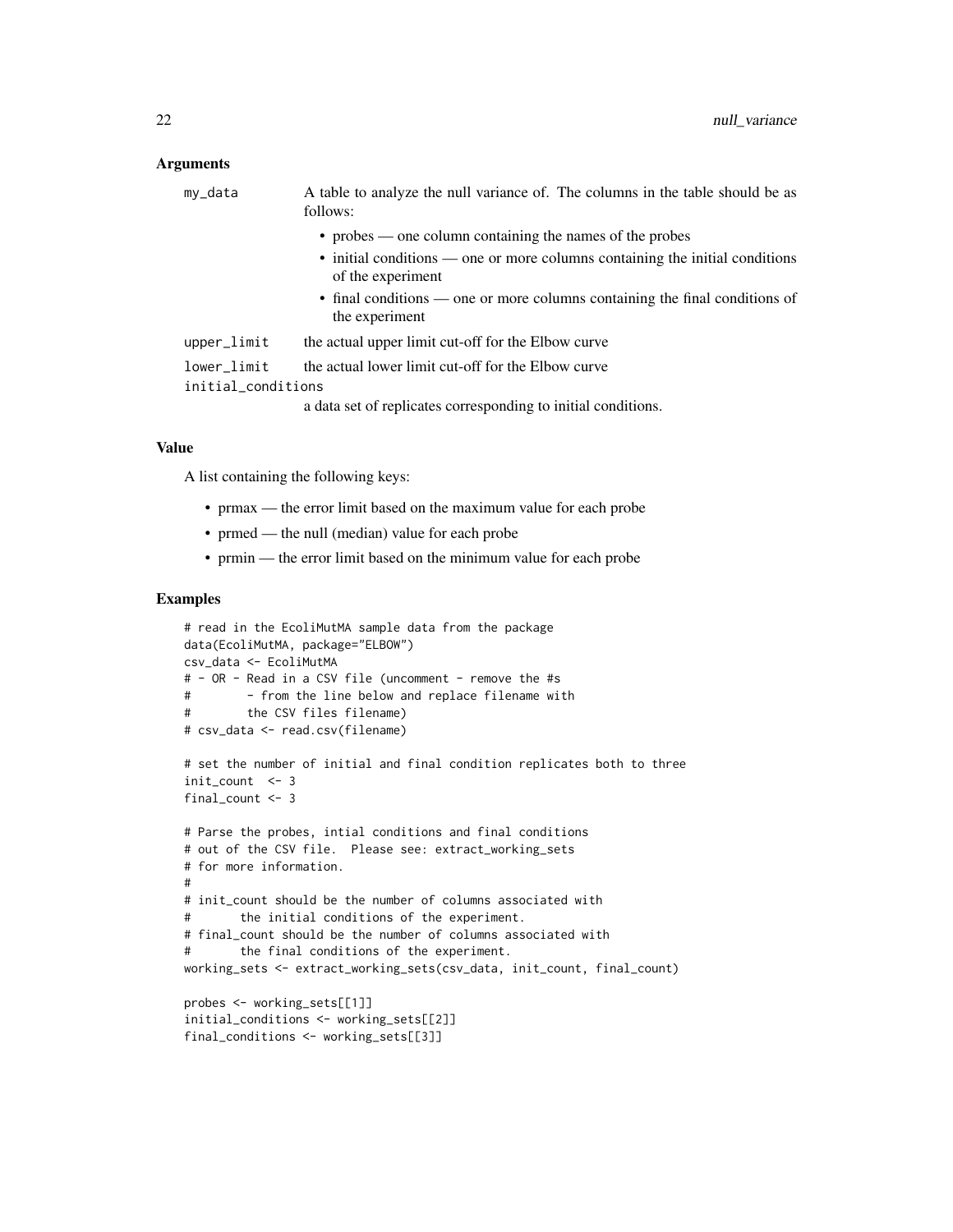## <span id="page-22-0"></span>plot\_dataset 23

```
# Uncomment to output the plot to a PNG file (optional)
# png(file="output_plot.png")
my_data <- replicates_to_fold(probes, initial_conditions, final_conditions)
# compute the elbow for the dataset
limits <- do_elbow(data.frame(my_data$fold))
plus_minus <- elbow_variance(probes, initial_conditions, final_conditions)
max_upper_variance <- plus_minus$max_upper
min_upper_variance <- plus_minus$min_upper
max_lower_variance <- plus_minus$max_lower
min_lower_variance <- plus_minus$min_lower
# rounded number for nice appearance graph
upper_limit <- round(limits[[1]],digits=2)
# rounded number nice appearance for graph
lower_limit <- round(limits[[2]],digits=2)
p_limits <- null_variance(my_data, upper_limit, lower_limit, initial_conditions)
prowmin <- p_limits[[1]]
prowmax <- p_limits[[2]]
prowmedian <- p_limits[[3]]
```
plot\_dataset *plots data to see if it matches an elbow distribution.*

#### Description

A debug function for plotting data. This function plots an array or R object, and optionally draws the ELBOW limits on the plot. This function is mainly useful for the development and maintenance of the ELBOW method R package.

### Usage

```
plot_dataset(my_data, column = NULL, upper_limit = NULL,
 lowerlimit = NULL)
```
#### **Arguments**

| my_data     | is the object, or array, to plot.                      |
|-------------|--------------------------------------------------------|
| column      | the column in the object/array to plot, if applicable. |
| upper_limit | the upper ELBOW limit for the data (optional)          |
| lower_limit | the lower ELBOW limit for the data (optional)          |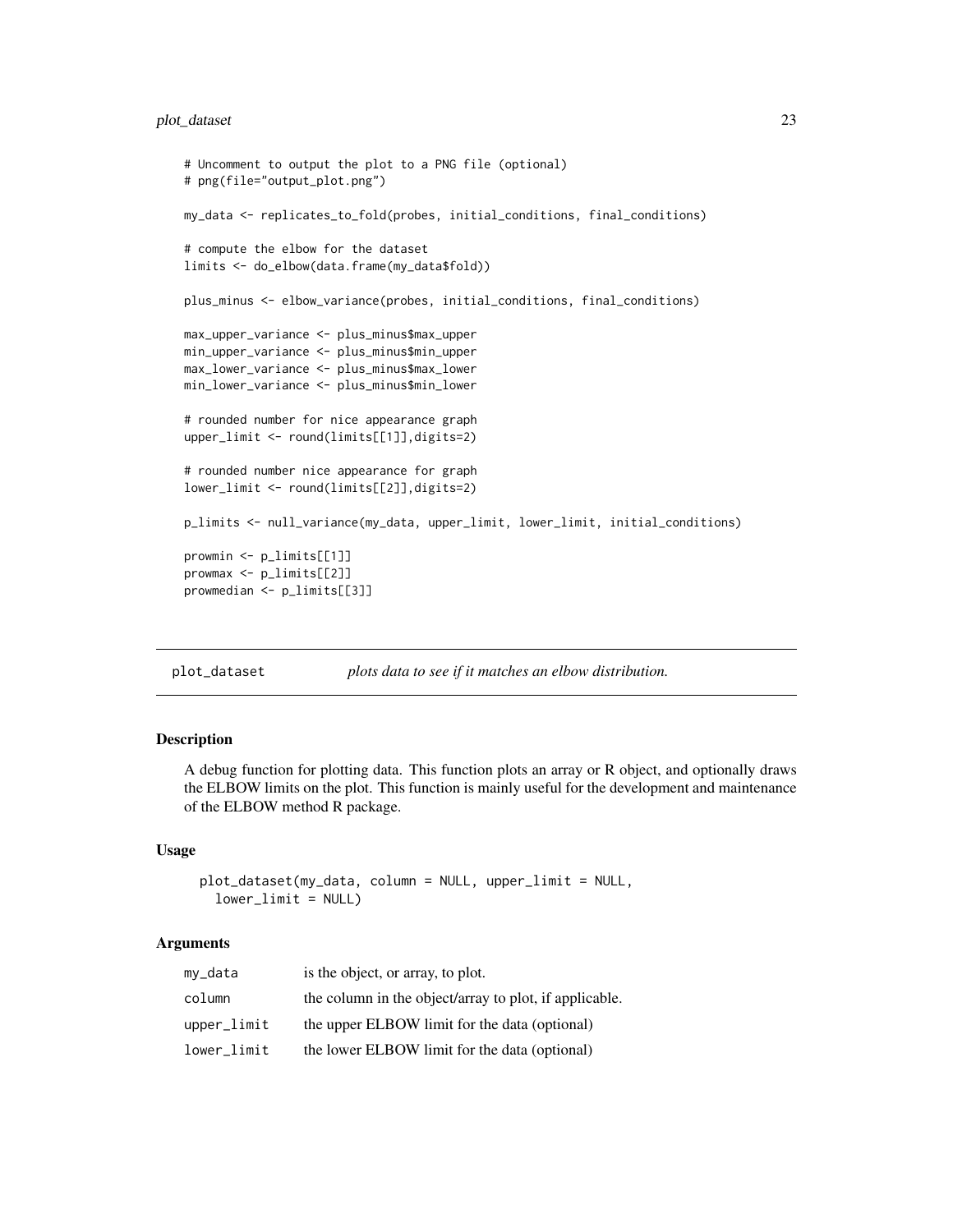#### Examples

```
# install the DESeq libraries
#source("http://www.bioconductor.org/biocLite.R")
#biocLite("DESeq")
## download the table
library("DESeq")
# the following bam file dataset was obtained from:
# http://cgrlucb.wikispaces.com/file/view/yeast_sample_data.txt
# it has been downloaded into this package for speed convenience.
filename <- system.file("extdata", "yeast_sample_data.txt", package = "ELBOW")
count_table <- read.table(filename, header=TRUE, sep="\t", row.names=1)
expt_design <- data.frame(row.names = colnames(count_table), condition = c("WE","WE","M","M","M"))
conditions = expt_design$condition
data <- newCountDataSet(count_table, conditions)
data <- estimateSizeFactors(data)
data <- as(data, "CountDataSet")
## data <- estimateVarianceFunctions(data)
data <- estimateDispersions(data)
# this next step is essential, but it takes a long time...
# so, just like a good cooking show we will skip this step
# and load a finished version.
#results <- nbinomTest(data, "M", "WE")
# The below two code lines load a copy of the above dataset
# which has already been processed by:
# results <- nbinomTest(data, "M", "WE")
# For your own real data, you must use:
# results <- nbinomTest(data, "M", "WE")
# Instead of the two lines below:
data(yeast_nbinomTest_results, package="ELBOW")
results <- yeast_nbinomTest_results
# plot the results w/o elbow (useful if do_elbow doesnt work)
#plot_dataset(results, "log2FoldChange")
# plot the results w/elbow
limits <- do_elbow_rnaseq(results)
plot_dataset(results, "log2FoldChange", limits$up_limit, limits$low_limit)
```
plot\_elbow *plots Elbow curve data.*

#### **Description**

Plots an elbow curve and its associated data:

<span id="page-23-0"></span>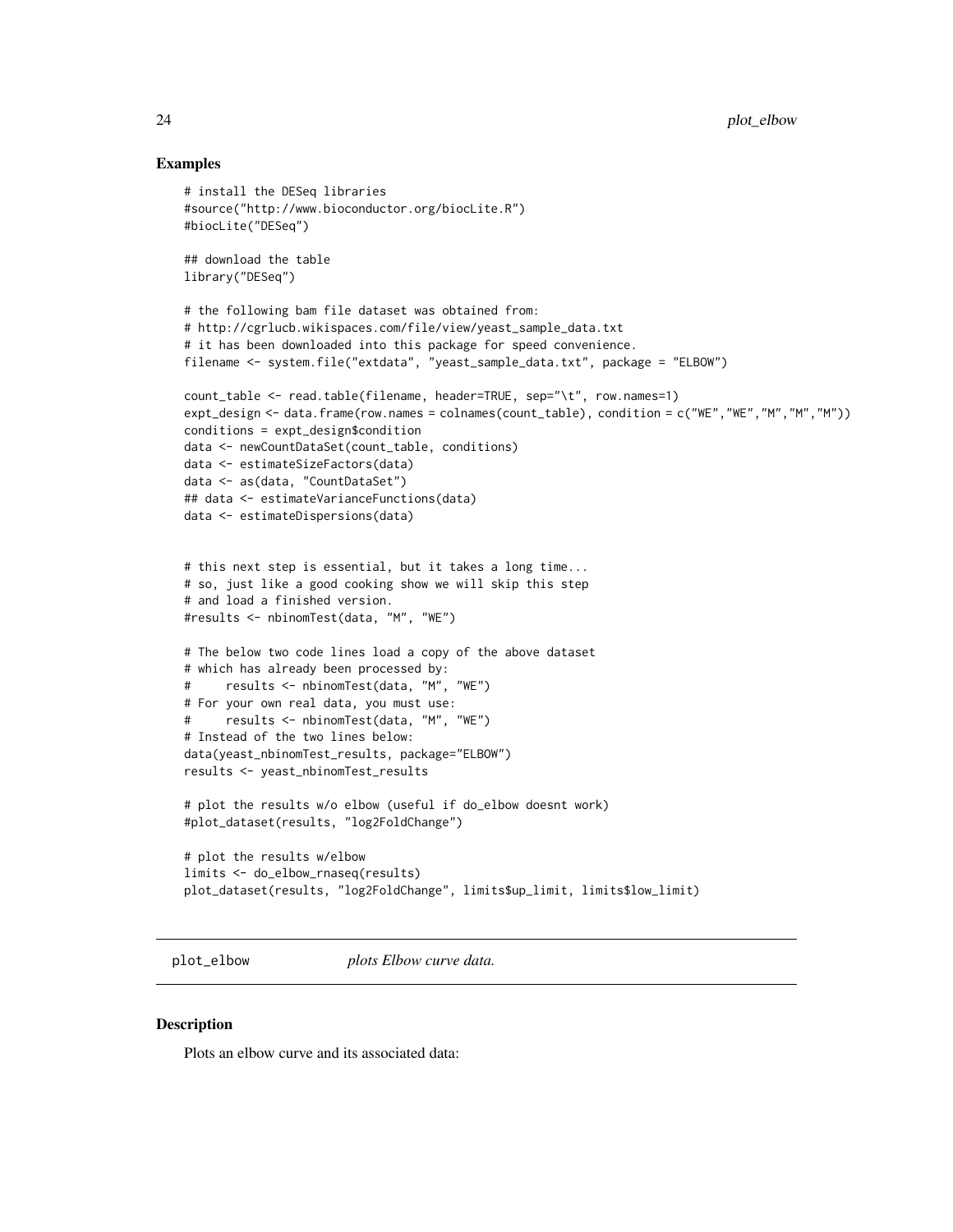## plot\_elbow 25

- the upper and lower elbow limits for the curve
- the upper, lower, and median initial condition Elbow plots
- the  $\log \chi^2$  p-value for the Elbow curve
- the variance for the upper and lower Elbow cut-off values

## Usage

```
plot_elbow(my_data, upper_limit, lower_limit, pvalue1,
  prowmin, prowmax, prowmedian, max_upper_variance,
 min_upper_variance, max_lower_variance,
 min_lower_variance, gtitle = "")
```
## Arguments

| my_data            | A table (data.frame) to plot. The columns in the table should be as follows: |
|--------------------|------------------------------------------------------------------------------|
|                    | • probes — one column containing the names of the probes                     |
|                    | • fold — the fold values for the table                                       |
| upper_limit        | the upper limit/cut-off for the elbow.                                       |
| lower_limit        | the lower limit/cut-off for the elbow.                                       |
| pvalue1            | the $\log \chi^2$ p-value for the elbow curve.                               |
| prowmin            | the error limit based on the maximum value for each probe.                   |
| prowmax            | the error limit based on the minimum value for each probe.                   |
| prowmedian         | the null (median) value for each probe.                                      |
| max_upper_variance |                                                                              |
|                    | the maximum upper elbow limit ( <i>most positive</i> ).                      |
| min_upper_variance |                                                                              |
|                    | the minimum upper elbow limit.                                               |
| max_lower_variance |                                                                              |
|                    | the maximum lower elbow limit.                                               |
| min_lower_variance |                                                                              |
|                    | the minimum lower elbow limit (most negative).                               |
| gtitle             | the title to display for the graph.                                          |
|                    |                                                                              |

```
# read in the EcoliMutMA sample data from the package
data(EcoliMutMA, package="ELBOW")
csv_data <- EcoliMutMA
# - OR - Read in a CSV file (uncomment - remove the #s
# - from the line below and replace filename with
# the CSV files filename)
# csv_data <- read.csv(filename)
# set the number of initial and final condition replicates both to three
```

```
init_count <- 3
final_count <- 3
```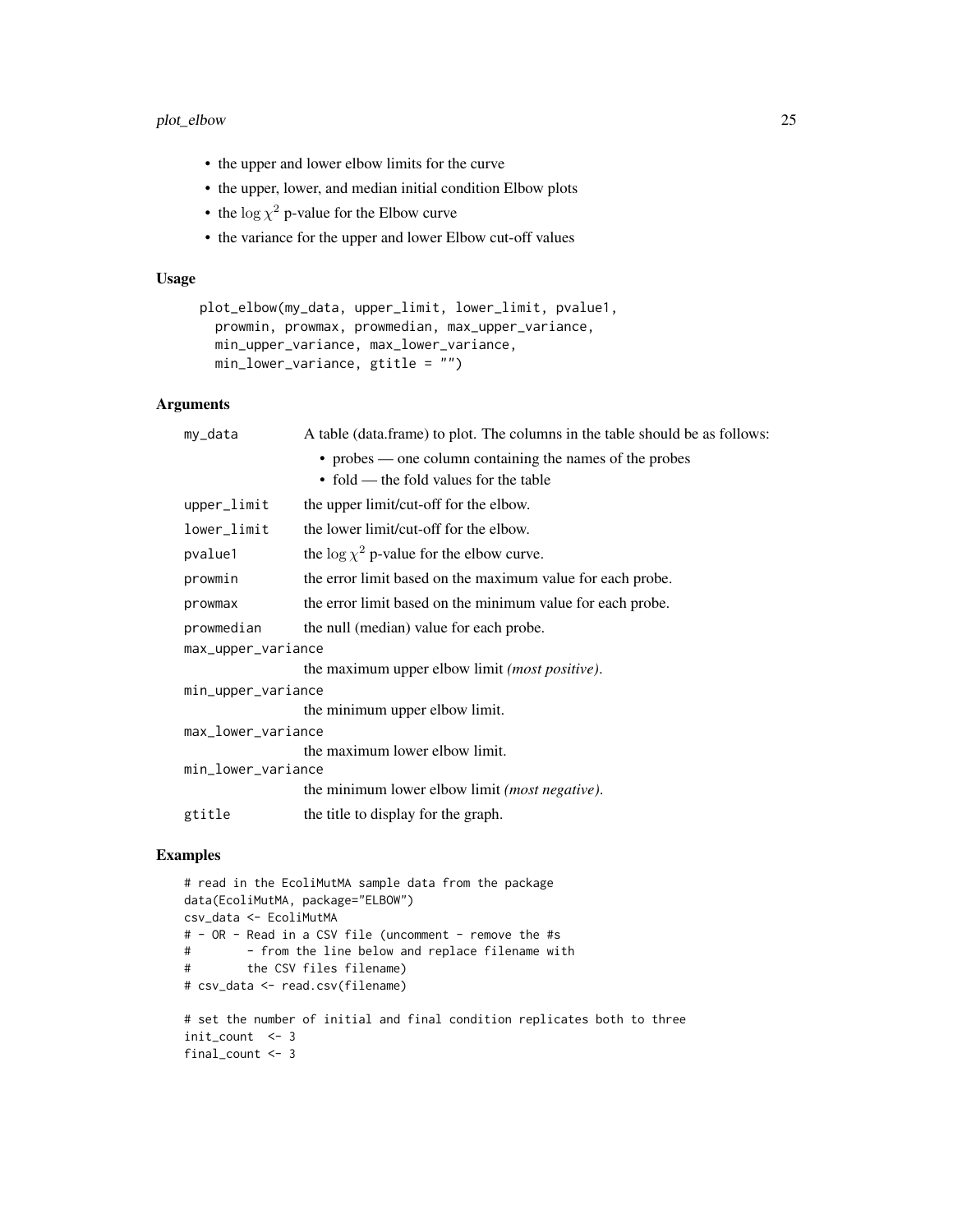```
# Parse the probes, intial conditions and final conditions
# out of the CSV file. Please see: extract_working_sets
# for more information.
#
# init_count should be the number of columns associated with
# the initial conditions of the experiment.
# final_count should be the number of columns associated with
# the final conditions of the experiment.
working_sets <- extract_working_sets(csv_data, init_count, final_count)
probes <- working_sets[[1]]
initial_conditions <- working_sets[[2]]
final_conditions <- working_sets[[3]]
# Uncomment to output the plot to a PNG file (optional)
# png(file="output_plot.png")
my_data <- replicates_to_fold(probes, initial_conditions, final_conditions)
# compute the elbow for the dataset
limits <- do_elbow(data.frame(my_data$fold))
plus_minus <- elbow_variance(probes, initial_conditions, final_conditions)
max_upper_variance <- plus_minus$max_upper
min_upper_variance <- plus_minus$min_upper
max_lower_variance <- plus_minus$max_lower
min_lower_variance <- plus_minus$min_lower
# rounded number for nice appearance graph
upper_limit <- round(limits[[1]],digits=2)
# rounded number nice appearance for graph
lower_limit <- round(limits[[2]],digits=2)
p_limits <- null_variance(my_data, upper_limit, lower_limit, initial_conditions)
prowmin <- p_limits[[1]]
prowmax <- p_limits[[2]]
prowmedian <- p_limits[[3]]
pvalue1 <- get_pvalue(my_data, upper_limit, lower_limit)
plot_elbow(my_data, upper_limit, lower_limit, pvalue1, prowmin, prowmax, prowmedian, max_upper_variance, min_uppe
```
replicates\_to\_fold *calculates fold values from a table of experimental data*

<span id="page-25-0"></span>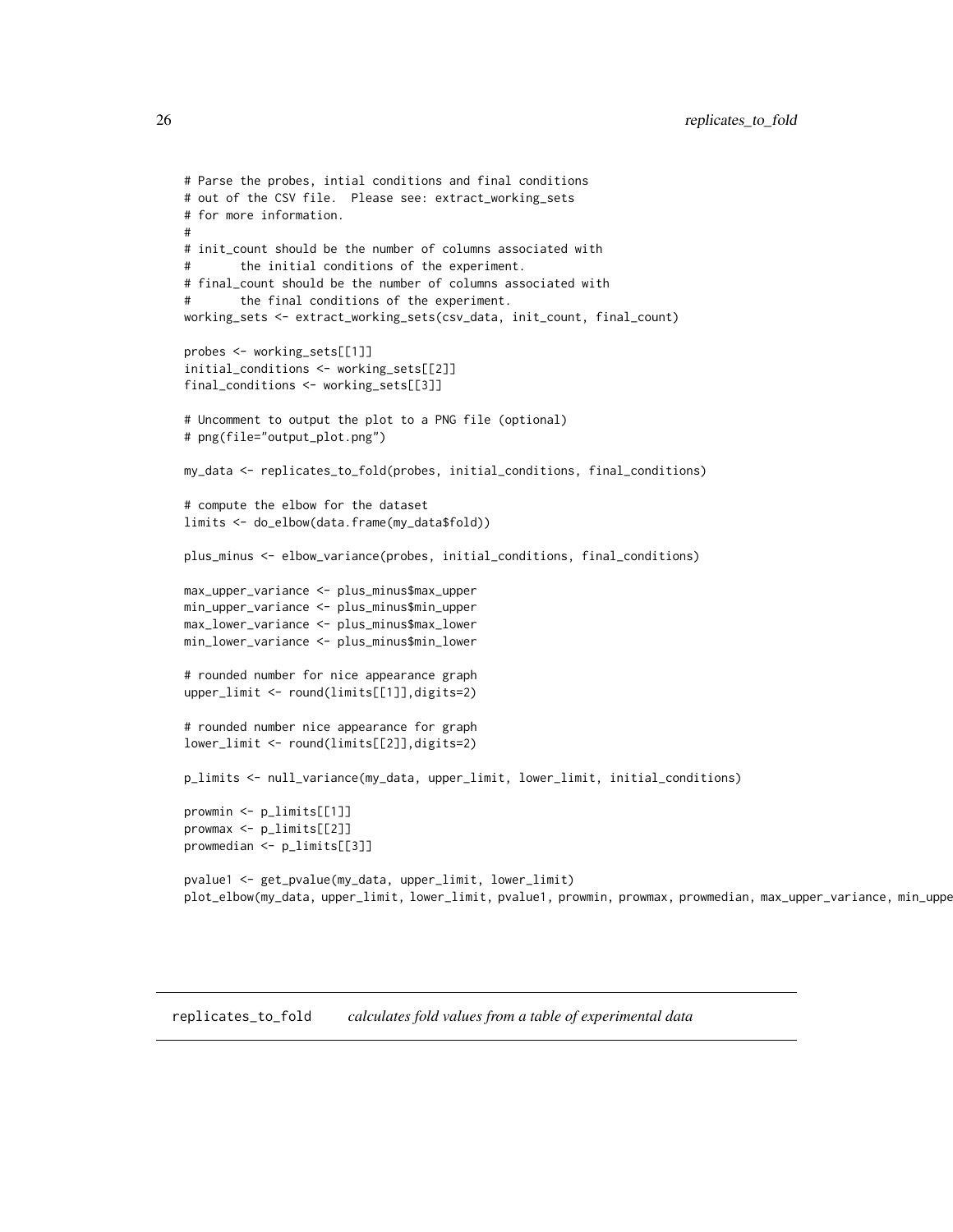#### Description

Converts a data.frame of probes with initial and final experimental conditions to a table with probes and fold change values.

#### Usage

```
replicates_to_fold(probes, initial_conditions,
  final_conditions)
```
## Arguments

| probes             | the data set of probes.                                       |
|--------------------|---------------------------------------------------------------|
| initial conditions |                                                               |
|                    | a data set of replicates corresponding to initial conditions. |

final\_conditions

a data set of replicates corresponding to final conditions.

## Value

a data.frame comprised of probe names and fold-change values

```
# read in the EcoliMutMA sample data from the package
data(EcoliMutMA, package="ELBOW")
csv_data <- EcoliMutMA
# - OR - Read in a CSV file (uncomment - remove the #s
# - from the line below and replace filename with
# the CSV files filename)
# csv_data <- read.csv(filename)
# set the number of initial and final condition replicates both to three
init_count <- 3
final_count <- 3
# Parse the probes, intial conditions and final conditions
# out of the CSV file. Please see: extract_working_sets
# for more information.
#
# init_count should be the number of columns associated with
# the initial conditions of the experiment.
# final_count should be the number of columns associated with
# the final conditions of the experiment.
working_sets <- extract_working_sets(csv_data, init_count, final_count)
probes <- working_sets[[1]]
initial_conditions <- working_sets[[2]]
final_conditions <- working_sets[[3]]
# Uncomment to output the plot to a PNG file (optional)
# png(file="output_plot.png")
```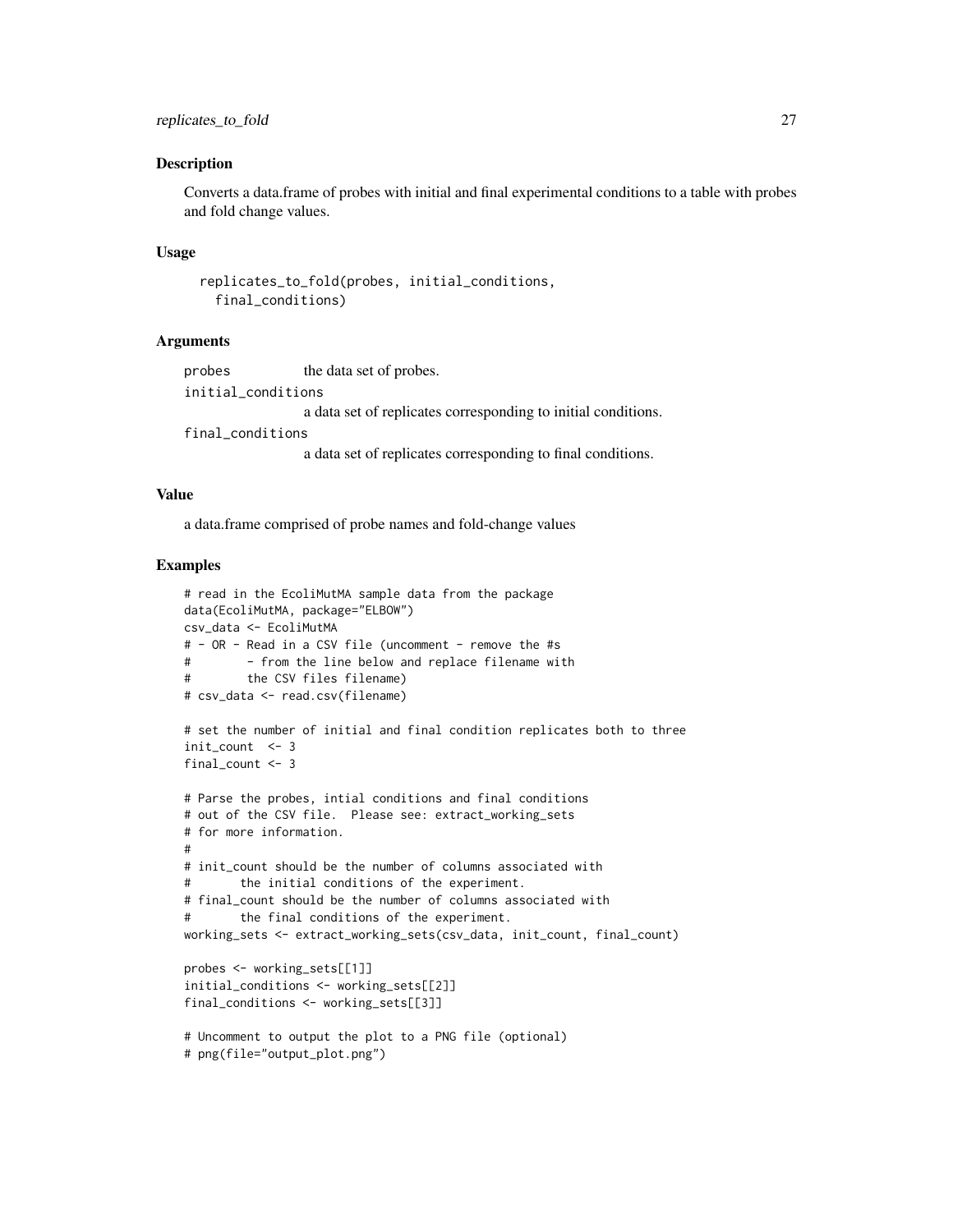<span id="page-27-0"></span>my\_data <- replicates\_to\_fold(probes, initial\_conditions, final\_conditions)

yeast\_nbinomTest\_results

*Pre-processed Yeast sample RNA-seq data*

#### **Description**

Pre-processed Yeast sample RNA-seq data, obtained from the website: [http://cgrlucb.wikispace](http://cgrlucb.wikispaces.com/Spring+2012+DESeq+Tutorial)s. [com/Spring+2012+DESeq+Tutorial](http://cgrlucb.wikispaces.com/Spring+2012+DESeq+Tutorial)

For more information, please contact the author of the webpage.

The content from the tutorial's webpage is licensed as follows: Contributions to http://cgrlucb.wikispaces.com/ are licensed under a Creative Commons Attribution Share-Alike 3.0 License. Creative Commons Attribution Share-Alike 3.0 License.

#### Usage

yeast\_nbinomTest\_results

### Format

An 8 column table defined as such:

- id the Gene ID reprented by the row
- baseMean mean estimated from both conditions (with normalization by size factors)
- baseMeanA mean estimated from the first condition specified as an argument to nbinomTest (in this case, "M")
- baseMeanB mean estimated from the second condition (in this case, "WE")
- foldChange ratio of the estimated means
- log2FoldChange log2 of the ratio
- pval uncorrected p-value from the negative binomial test
- padj p-value adjusted for multiple testing using Benjamini-Hochberg to estimate the false discovery rate
- resVarA dispersion estimated from the first condition
- resVarB dispersion estimated from the second condition

#### Source

http://cgrlucb.wikispaces.com/Spring+2012+DESeq+Tutorial

## References

Lee, H. "Spring 2012 DESeq Tutorial." [http://cgrlucb.wikispaces.com/Spring+2012+DESeq+](http://cgrlucb.wikispaces.com/Spring+2012+DESeq+Tutorial) [Tutorial](http://cgrlucb.wikispaces.com/Spring+2012+DESeq+Tutorial)